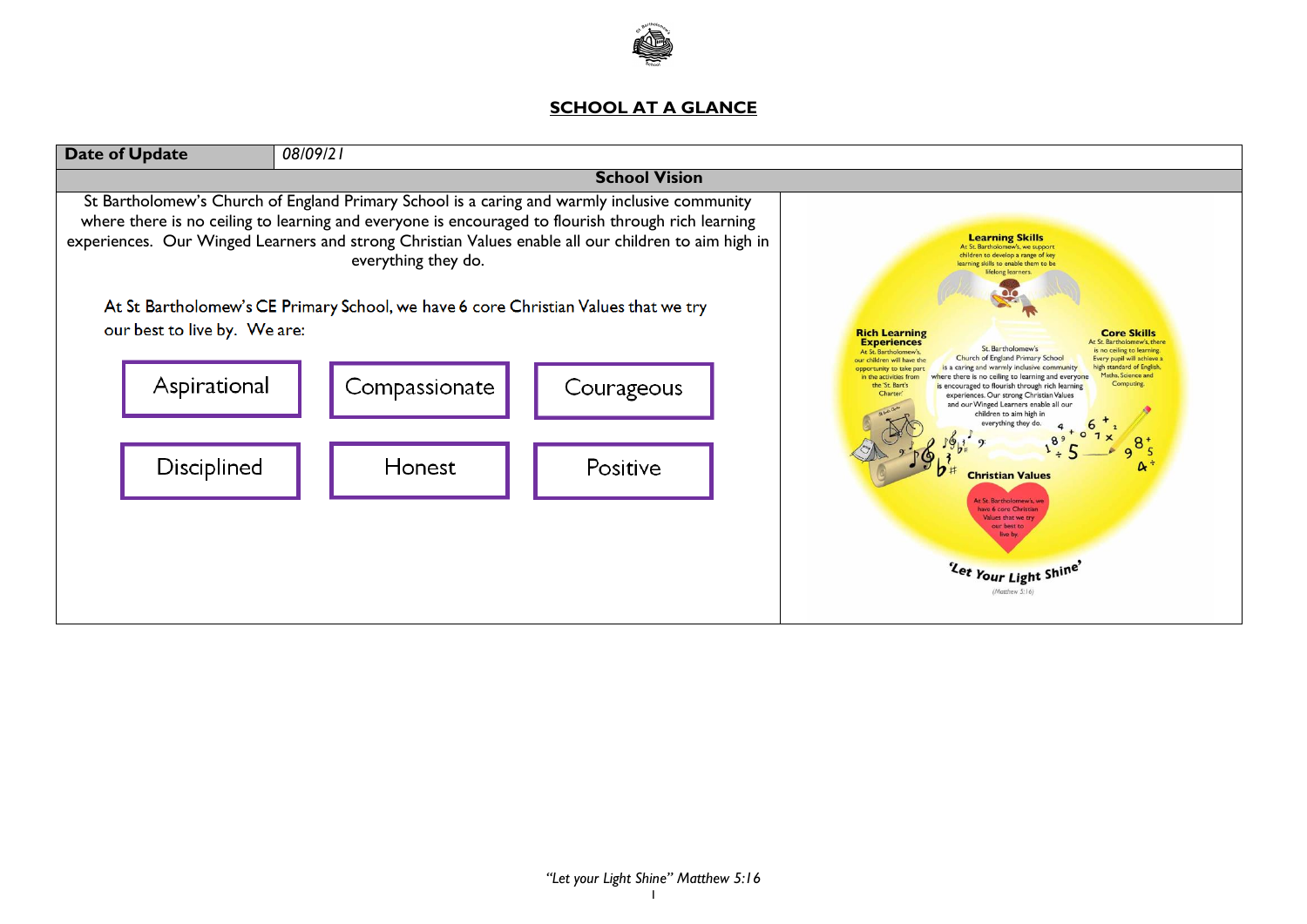

## **School Context**

*The school is situated in a newly regenerated area of Brighton which is slowly becoming a vibrant and alternative answer to the city centre with some quirky shops, café bars and businesses that the school is beginning to build up partnerships with. There is, however, still evidence of significant poverty around us. The head attends meeting with local*  community groups who are all interested in making the local environment feel safer and cleaner. Many of our families live in large blocks of flats – a mix of owner occupied, privately *rented and social housing. Although it is one of the "cheaper" areas to live in Brighton, it is still very expensive compared with national and even South-East standards. Both house prices to buy and rent are much higher than other towns and cities on the coast. The properties in this area are usually small and often have no garden. There is a large park called "The Level" within walking distance of the school in which there is a large, new children's play area and a skate park.* 

*The school is currently part of Brighton City Partnership for Education - a group of 16 Schools and Nurseries who offer support and challenge to each other and work together on shared priorities. The head teacher also attends regular meetings with the Deanery group of 9 head teachers. Through these partnerships, we conduct a range of school improvement and enrichment work and some of our CPD for staff is delivered though these partnerships.*

*The school has a diverse community – of 146 children on roll there are over 50 children who have English as an additional language and 20 different languages are spoken by the families in our school. We also have around 50% BME. We consider ourselves lucky to have such a diverse cultural identity, but it can present additional challenges.* 

*We also have a higher than average amount of SEN pupils at 20% and 6% of our pupils have an EHCP. Our Pupil Premium level is 42% which is also higher than average.*

| <b>Current OFSTED Grade</b> | Good                                                                                                                                                                                                                                                                                                                                   |
|-----------------------------|----------------------------------------------------------------------------------------------------------------------------------------------------------------------------------------------------------------------------------------------------------------------------------------------------------------------------------------|
| <b>OFSTED Priorities</b>    | Raise the awareness of parents and carers of the importance of regular attendance and increase their engagement so that levels of attendance<br>and rates of persistent absence improve rapidly to be at least in line with national figures.                                                                                          |
|                             | Improve the teaching of phonics so that pupils achieve at least in line with their peers nationally by:                                                                                                                                                                                                                                |
|                             | adopting a more consistent approach to the teaching of phonics across classes in key stage I<br>Making sure that all staff are sufficiently skilled and knowledgeable in the approaches to teaching phonics agreed by the school.                                                                                                      |
| <b>Current SIAMS Grade</b>  | Satisfactory                                                                                                                                                                                                                                                                                                                           |
| <b>SIAMS Priorities</b>     | Strengthen the process of self-evaluation through formal monitoring of all aspects of the school's Christian distinctiveness, gathering robust<br>evidence of how the Christian character impacts on all learners.                                                                                                                     |
|                             | Make the school's Christian values more explicit in the life of the school. Ensure that the St Bartholomew's 'winged' learners', mission statement,<br>golden values and Christian vision are coherently linked through Christian values and enable the school community to confidently articulate the<br>impact on their daily lives. |
|                             | Significantly raise attainment and progress in religious education (RE) by:                                                                                                                                                                                                                                                            |
|                             | raising expectations, so that the RE tasks consistently and effectively support and challenge pupils to deepen and broaden their knowledge<br>and skills                                                                                                                                                                               |
|                             | focusing assessment and feedback, so that pupils know what they need to do in order to improve work further, thus enabling leaders to<br>track progress and attainment across the school.                                                                                                                                              |
|                             | enhance teachers' subject knowledge so that they feel confident about teaching the revised RE curriculum and supporting pupils to<br>develop a range of skills including enquiry, analysis and reflection.                                                                                                                             |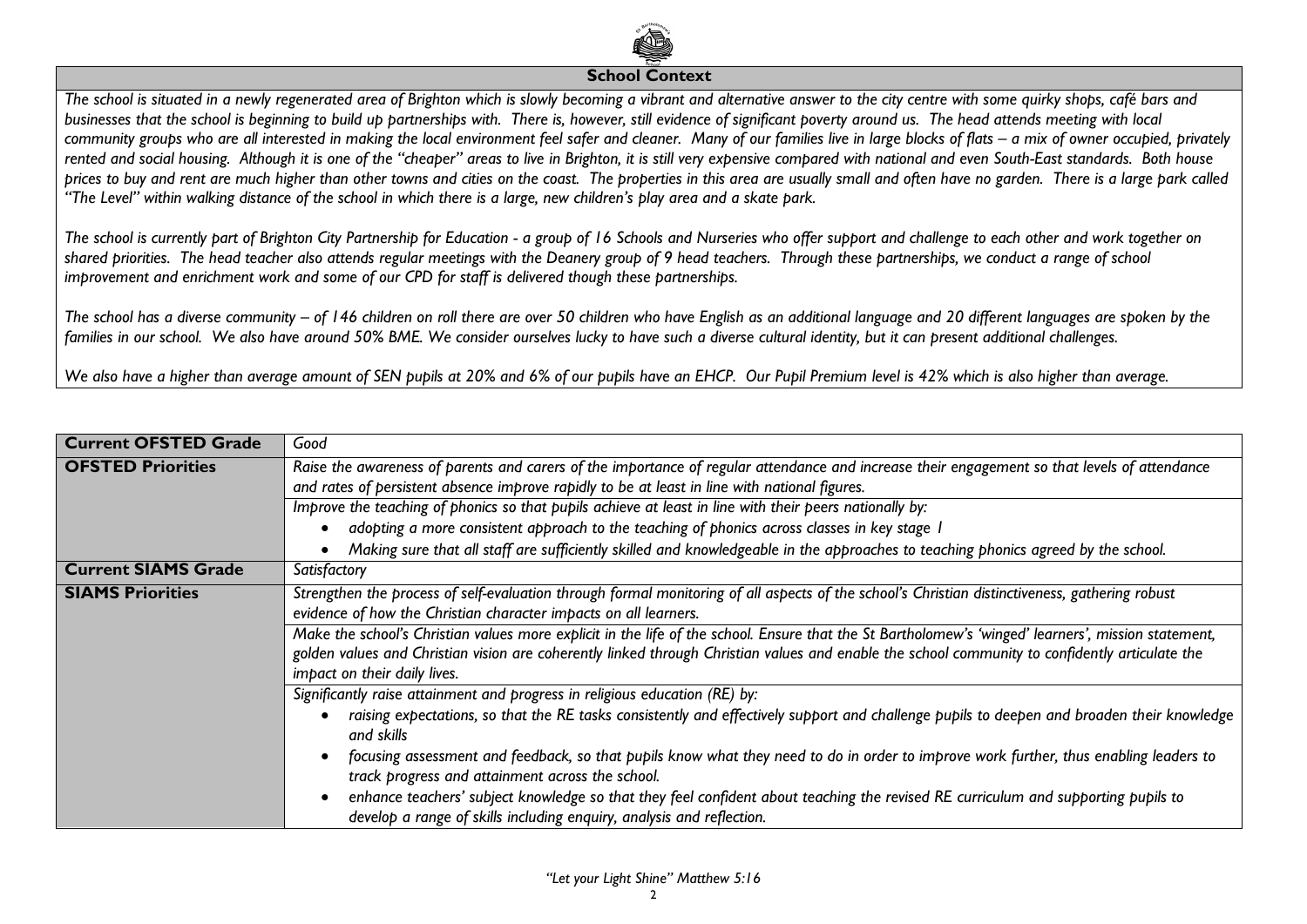

## **School Self Evaluation and School Improvement Plan**

|                                                                                        | <b>Quality of Education; Educating for Wisdom, Knowledge and Skills</b>                                                                                                                                                                                                                                                                                                                                                                                                                                                                                                                                                                                                                                                                                                                                                                                                                                                                                                                                                                                               |                            |  |  |  |
|----------------------------------------------------------------------------------------|-----------------------------------------------------------------------------------------------------------------------------------------------------------------------------------------------------------------------------------------------------------------------------------------------------------------------------------------------------------------------------------------------------------------------------------------------------------------------------------------------------------------------------------------------------------------------------------------------------------------------------------------------------------------------------------------------------------------------------------------------------------------------------------------------------------------------------------------------------------------------------------------------------------------------------------------------------------------------------------------------------------------------------------------------------------------------|----------------------------|--|--|--|
|                                                                                        | <b>Overall Requires Improvement because:</b>                                                                                                                                                                                                                                                                                                                                                                                                                                                                                                                                                                                                                                                                                                                                                                                                                                                                                                                                                                                                                          | <b>Evidence and Impact</b> |  |  |  |
| Intent<br>Curriculum and<br>aspirations                                                | Leaders adopt or construct a curriculum that is ambitious and<br>designed to give all pupils, particularly disadvantaged pupils and<br>including pupils with SEND, the knowledge and cultural capital they<br>need to succeed in life. This is either the national curriculum or a<br>curriculum of comparable breadth and ambition.<br>The school's curriculum is coherently planned and sequenced towards<br>$\bullet$<br>cumulatively sufficient knowledge and skills for future learning and<br>employment.<br>The curriculum is successfully adapted, designed or developed to be<br>$\bullet$<br>ambitious and meet the needs of pupils with SEND, developing their<br>knowledge, skills and abilities to apply what they know and can do<br>with increasing fluency and independence.<br>Pupils study the full curriculum; it is not narrowed. In primary schools,<br>$\bullet$<br>a broad range of subjects (exemplified by the national curriculum) is<br>taught in key stage 2 throughout each and all of Years 3 to 6.                                     |                            |  |  |  |
| Implementation<br>How well do staff<br>do their job?<br>How do leaders<br>support them | Teachers have good knowledge of the subject(s) and courses they<br>teach. Leaders provide effective support for those teaching outside<br>their main areas of expertise.<br>Teachers present subject matter clearly, promoting appropriate<br>discussion about the subject matter being taught. They check pupils'<br>understanding systematically, identify misconceptions accurately and<br>provide clear, direct feedback. In so doing, they respond and adapt<br>their teaching as necessary without unnecessarily elaborate or<br>individualised approaches.<br>Over the course of study, teaching is designed to help pupils to<br>remember long term the content they have been taught and to<br>integrate new knowledge into larger ideas.<br>Teachers and leaders use assessment well, for example to help pupils<br>$\bullet$<br>embed and use knowledge fluently, or to check understanding and<br>inform teaching. Leaders understand the limitations of assessment and<br>do not use it in a way that creates unnecessary burdens on staff or<br>pupils. |                            |  |  |  |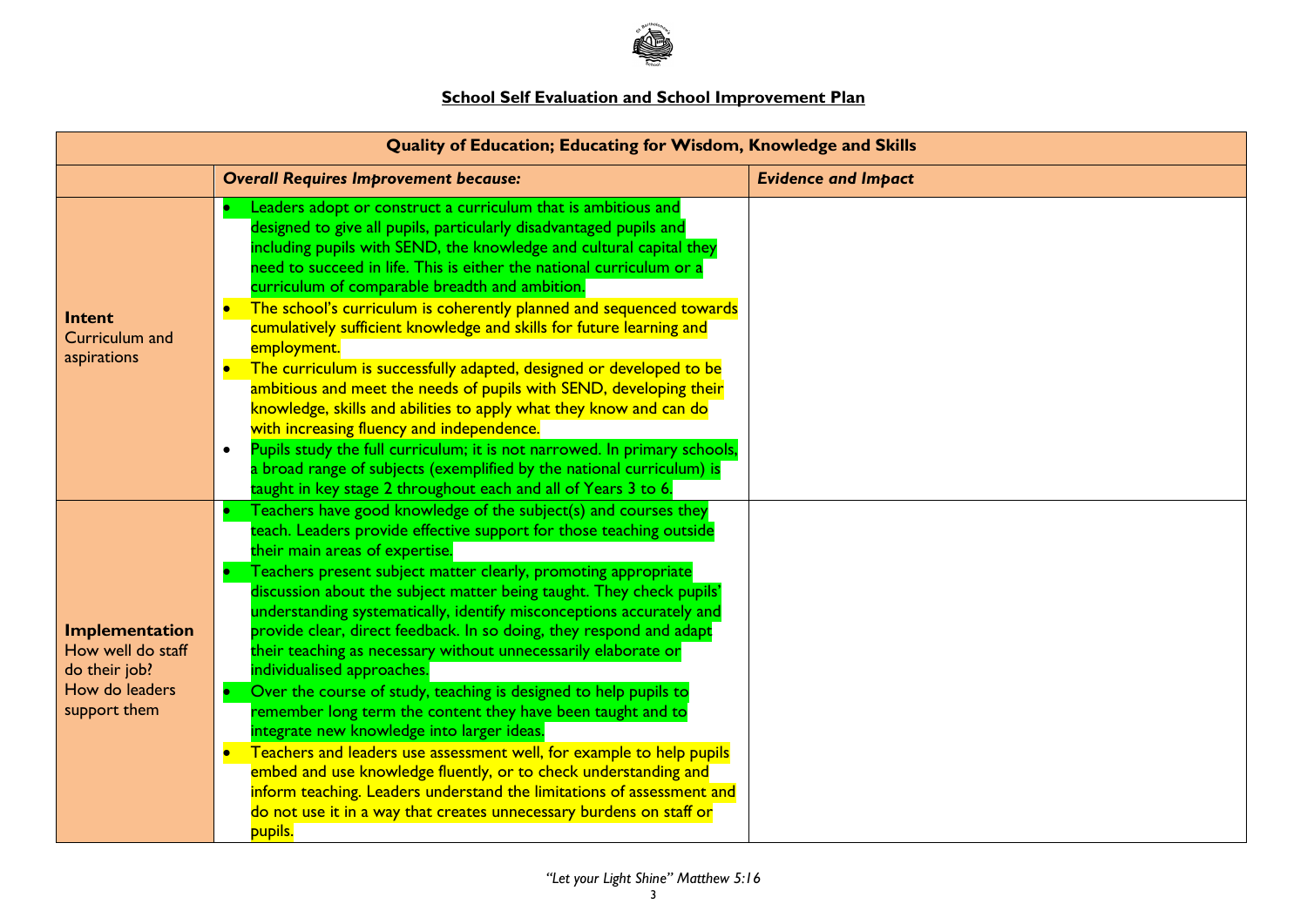|               |           | Teachers create an environment that focuses on pupils. The                           |  |
|---------------|-----------|--------------------------------------------------------------------------------------|--|
|               |           | $\frac{1}{2}$ textbooks and other teaching materials that teachers select – in a way |  |
|               |           | that does not create unnecessary workload for staff - reflect the                    |  |
|               |           | school's ambitious intentions for the course of study. These materials               |  |
|               |           | clearly support the intent of a coherently planned curriculum,                       |  |
|               |           | sequenced towards cumulatively sufficient knowledge and skills for                   |  |
|               |           | future learning and employment.                                                      |  |
|               |           | The work given to pupils is demanding and matches the aims of the                    |  |
|               |           | curriculum in being coherently planned and sequenced towards                         |  |
|               |           | cumulatively sufficient knowledge.                                                   |  |
|               |           | Reading is prioritised to allow pupils to access the full curriculum                 |  |
|               |           | offer.                                                                               |  |
|               |           | A rigorous and sequential approach to the reading curriculum                         |  |
|               |           | develops pupils' fluency, confidence and enjoyment in reading. At all                |  |
|               |           | stages, reading attainment is assessed and gaps are addressed quickly                |  |
|               |           | and effectively for all pupils. Reading books connect closely to the                 |  |
|               |           | phonics knowledge pupils are taught when they are learning to read.                  |  |
|               |           | • The sharp focus on ensuring that younger children gain phonics                     |  |
|               |           | knowledge and language comprehension necessary to read, and the                      |  |
|               |           | skills to communicate, gives them the foundations for future learning.               |  |
|               | $\bullet$ | Teachers ensure that their own speaking, listening, writing and reading              |  |
|               |           | of English support pupils in developing their language and vocabulary                |  |
|               |           | well.                                                                                |  |
|               |           | Pupils develop detailed knowledge and skills across the curriculum                   |  |
|               |           | and, as a result, achieve well. This is reflected in results from national           |  |
|               |           | tests and examinations that meet government expectations, or in the                  |  |
|               |           | qualifications obtained.                                                             |  |
|               |           | Pupils are ready for the next stage of education, employment or                      |  |
|               |           | training. They have the knowledge and skills they need and, where                    |  |
|               |           | relevant, they gain qualifications that allow them to go on to                       |  |
| <b>Impact</b> |           | destinations that meet their interests and aspirations and the intention             |  |
|               |           | of their course of study. Pupils with SEND achieve the best possible                 |  |
|               |           | outcomes.                                                                            |  |
|               |           | Pupils' work across the curriculum is of good quality.                               |  |
|               |           | Pupils read widely and often, with fluency and comprehension                         |  |
|               |           | appropriate to their age. They are able to apply mathematical                        |  |
|               |           | knowledge, concepts and procedures appropriately for their age.                      |  |
|               |           |                                                                                      |  |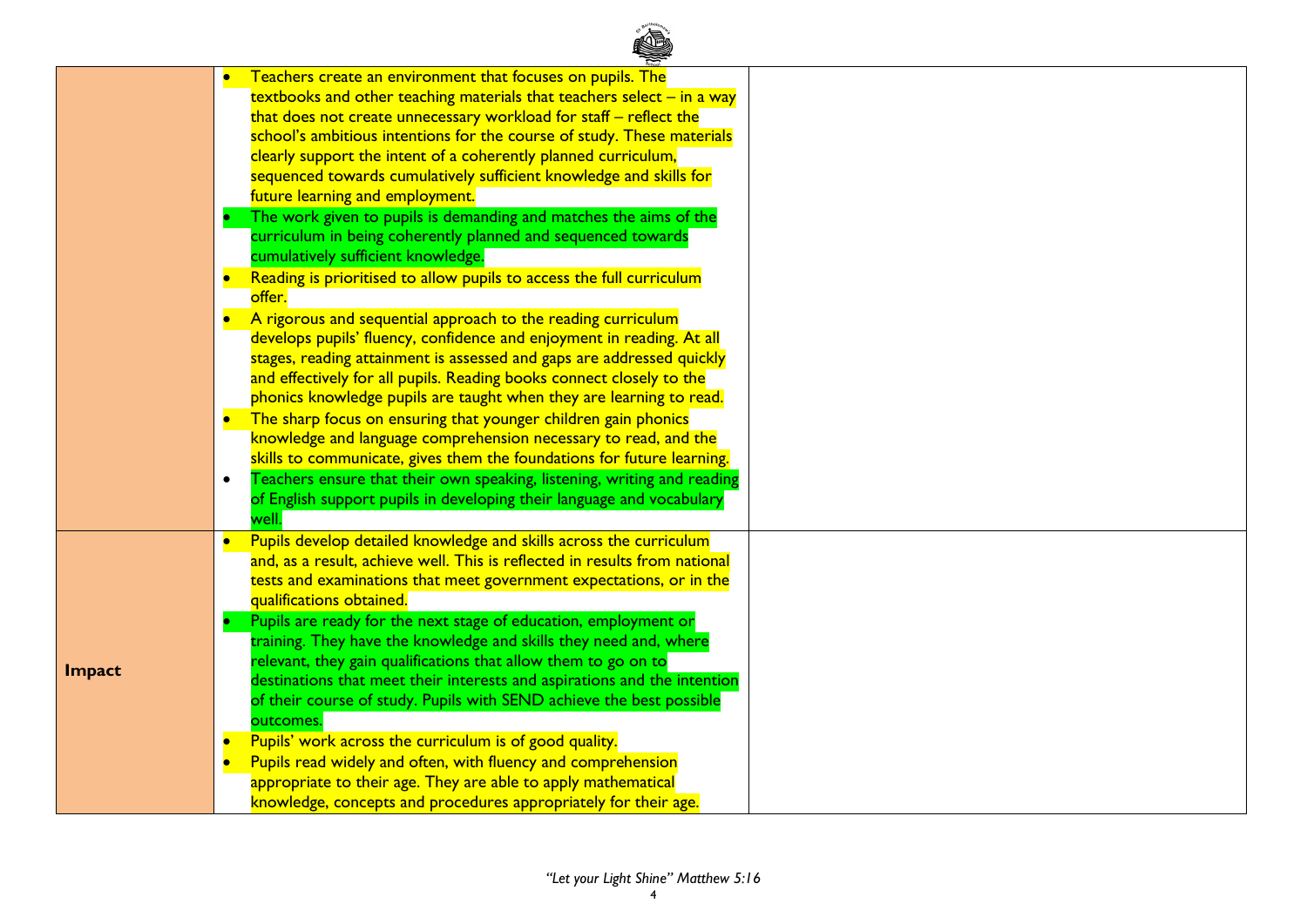

| Not yet GOOD as we need to:                                                                                                    |                                                                                                                                                                                                                                                                                                                                                                                                                                                                                                                                      |                |                         |                 |                             |
|--------------------------------------------------------------------------------------------------------------------------------|--------------------------------------------------------------------------------------------------------------------------------------------------------------------------------------------------------------------------------------------------------------------------------------------------------------------------------------------------------------------------------------------------------------------------------------------------------------------------------------------------------------------------------------|----------------|-------------------------|-----------------|-----------------------------|
| <b>Success Criteria</b>                                                                                                        | <b>Action</b> (include resources needed)                                                                                                                                                                                                                                                                                                                                                                                                                                                                                             | Term           | <b>Lead</b>             | <b>Governor</b> | <b>Half termly Progress</b> |
| <b>Expectations for teachers</b><br>are clear to ensure the<br>highest quality of<br>teaching.                                 | Update Teaching & Learning Policy.<br>Create a one-page Teaching and Learning At a Glance document which<br>includes:<br><b>Classroom Environment</b><br>Shared Teaching & Learning<br>Planning & Lesson Structure<br>Differentiation<br>Maths<br><b>English Reading</b><br><b>English Writing</b>                                                                                                                                                                                                                                   | Autumn<br>2021 | FK & HB                 |                 |                             |
| A broad, exciting<br>curriculum is developed<br>across the school leading<br>to higher standards and<br>attitudes to learning. | Feedback, Marking & Assessment<br>Inset Day $-3.09.21$<br>Work with teachers to develop a curriculum overview for each class that<br>includes:<br>An engaging title.<br>$\bullet$<br>The Christian Value being taught in that topic.<br>An inspirational opening to that topic.<br>The core subjects and texts used, including outcomes or the final<br>product.<br>The foundation subjects and texts used, including outcomes or<br>the final product.<br>Possible events, trips and visitors for that topic.<br>DHT & 6x HLTA days | 1,2 & 3        | FK &<br><b>Teachers</b> |                 |                             |
| Improve the teaching of<br>reading across the school<br>so that all children<br>achieve National                               | Work with teachers on the planning of reading lessons to ensure that they<br>successfully move from the reading lesson into the writing lesson with<br>purpose. Monitoring through book looks, planning scrutiny and SLR.<br>Deputy Head time & 3 x HLTA days                                                                                                                                                                                                                                                                        | 1,2 & 3        | FK & KB                 |                 |                             |
| Standards.                                                                                                                     | Sign up to Literacy Shed and facilitate colleagues use of these<br><b>DHT</b><br>Introduce termly 'Reading Challenge'.<br><b>BOOKFLIX READER OF THE TERM</b><br>Ι.<br>2.<br>THE GREATEST GENRE<br>3.<br><b>STAR'S READING CHALLENGE Deputy Head time</b>                                                                                                                                                                                                                                                                             | 1,2,3          | $\overline{FK}$<br>FK   |                 |                             |
|                                                                                                                                | Produce guides to 'Reading in KS1 & Reading in KS1:<br>• How do we record what children have read?                                                                                                                                                                                                                                                                                                                                                                                                                                   | $\overline{2}$ | FK                      |                 |                             |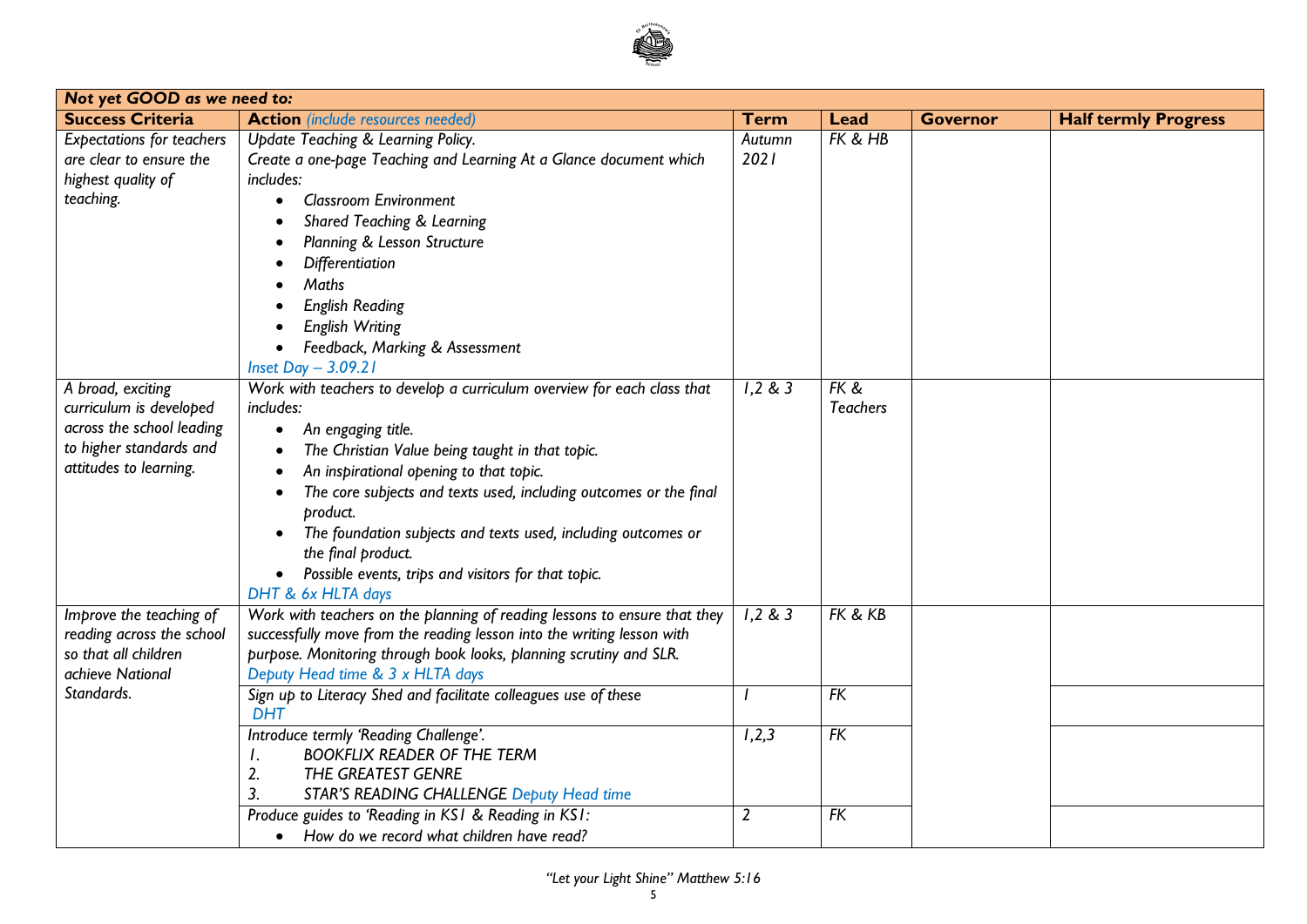

|                                                           | What does a reading lesson look like?                                                                                       |                     |                 |  |
|-----------------------------------------------------------|-----------------------------------------------------------------------------------------------------------------------------|---------------------|-----------------|--|
|                                                           | <b>DHT</b>                                                                                                                  |                     |                 |  |
|                                                           | What are we doing for children who struggle with reading or lack                                                            | $\overline{2}$      | FK              |  |
|                                                           | motivation to read? Create, share, use and monitor a range of strategies<br>to encourage all pupils to be readers.          |                     |                 |  |
|                                                           | <b>DHT</b> and Staff Meeting Time                                                                                           |                     |                 |  |
| Improve the teaching of                                   | Purchase a validated systematic synthetic phonics (SSP) programme to                                                        | Autumn 2            | $FK + LB$       |  |
| phonics so that pupils                                    | adopt a more consistent approach to the teaching of phonics across                                                          |                     |                 |  |
| achieve at least in line                                  | classes in key stage.                                                                                                       |                     |                 |  |
| with their peers                                          | <b>DHT</b> and <b>HLTA</b> Time                                                                                             |                     |                 |  |
| nationally.                                               | Provide training so that all staff are sufficiently skilled and knowledgeable                                               | Autumn I,           | $FK + LB$       |  |
|                                                           | in the approaches to teaching phonics agreed by the school.                                                                 | Spring 1            |                 |  |
|                                                           | DHT, HLTA Time, Staff meeting time                                                                                          | Autumn $1 + 2$      | $FK + LB$       |  |
|                                                           | Phonics results for R/1/2 are submitted and analysed regularly. Necessary<br>interventions and training are put into place. | Spring $1 + 2$      |                 |  |
|                                                           | <b>DHT HLTA Time</b>                                                                                                        | Summer $1 + 2$      |                 |  |
| The Christian Values are                                  | Create a curriculum map, which shows how our values are linked to each                                                      | 1,2 & 3             | FK              |  |
| embedded within the                                       | subject / topic.                                                                                                            |                     |                 |  |
| curriculum.                                               | <b>DHT Ix Staff Meeting</b>                                                                                                 |                     |                 |  |
| Pupils / Leaders can                                      | Hold a sharing curriculum event for parents / carers.                                                                       | Autumn 2            | $\overline{FK}$ |  |
| identify which value they<br>were learning about in       | <b>DHT</b><br>Match each value with a story from the Bible, with the support of Father                                      |                     | FK              |  |
| which subject.                                            | Ben Eadon and Lloyd Cummins (City Mission)                                                                                  | Spring I            |                 |  |
|                                                           | <b>DHT</b>                                                                                                                  |                     |                 |  |
|                                                           | Plan and monitor use of these stories in class and worship time.                                                            | Spring 2            | FK              |  |
|                                                           | <b>Staff meeting time, DHT Time</b>                                                                                         |                     |                 |  |
| The Learners are linked                                   | The Learning skills are identified and matched to the curriculum for EYFS,                                                  | Autumn <sub>2</sub> | FK              |  |
| to the curriculum and                                     | KSI & KS2                                                                                                                   |                     |                 |  |
| identified skills are taught<br>in each key stage. By the | Staff meeting time, DHT Time, HLTA Time                                                                                     |                     |                 |  |
| end of Year 6, children                                   | A comprehensive list of activities that would develop the learner skills is                                                 | Spring 1            | $\overline{FK}$ |  |
| have the life-long skills to                              | created.                                                                                                                    |                     |                 |  |
| be learners.                                              | <b>Staff Meeting</b>                                                                                                        |                     |                 |  |
|                                                           | Match each learner and their skills with a story from the Bible with                                                        | Spring 2            | FK              |  |
|                                                           | support from Father Ben Eadon and Lloyd Cummins (City Mission)                                                              |                     |                 |  |
|                                                           | <b>DHT</b>                                                                                                                  |                     |                 |  |
|                                                           | Positive Pings & Postcards and Gold Certificates celebrate children                                                         | Ongoing             | KB              |  |
|                                                           | displaying the learning skills                                                                                              | from<br>Autumn I    |                 |  |
|                                                           |                                                                                                                             |                     |                 |  |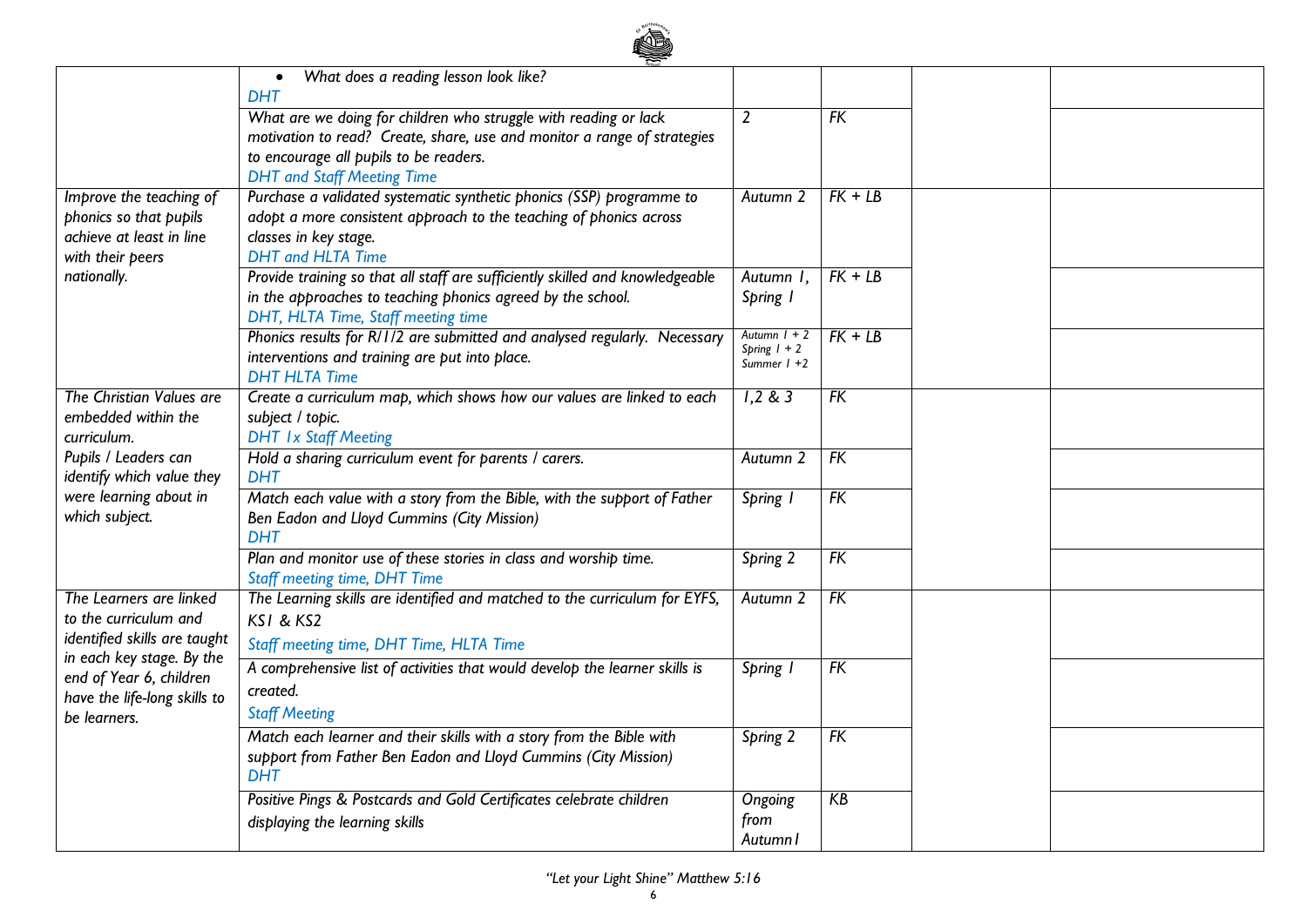| Subject leaders                                                                                                                                                                       | Subject Leaders have written an action plan that supports whole school<br>improvement. SLT will provide template.<br><b>Staff Meeting Time/HLTA Cover</b>                                                                                                                                                                                                                                                                                                                       | Autumn 2                                            | KB           |  |
|---------------------------------------------------------------------------------------------------------------------------------------------------------------------------------------|---------------------------------------------------------------------------------------------------------------------------------------------------------------------------------------------------------------------------------------------------------------------------------------------------------------------------------------------------------------------------------------------------------------------------------------------------------------------------------|-----------------------------------------------------|--------------|--|
|                                                                                                                                                                                       | Subject leaders monitor and improve the teaching and learning in their<br>subjects (following their action plan), using a range of strategies including<br>observations/drop ins, pupil voice, book looks.<br><b>HLTA Cover</b>                                                                                                                                                                                                                                                 | Spring I                                            | KB           |  |
|                                                                                                                                                                                       | Subject Leaders submit a written report to Governors<br>SLT will provide template.<br><b>Staff Meeting Time/HLTA Cover</b>                                                                                                                                                                                                                                                                                                                                                      | Spring 2                                            | KB           |  |
| A high-quality sequential<br>religious education<br>programme is developed<br>to meet the statutory                                                                                   | Use the 'Emanuel Project' materials, a scheme of work that meets the<br>statutory requirements, to support teaching or Understanding Christianity.<br><b>Staff Meeting Time</b>                                                                                                                                                                                                                                                                                                 | Autumn I                                            | BH           |  |
| requirement to teach a<br>full curriculum that                                                                                                                                        | Teachers will be offered opportunities for training when and if these occur.<br><b>Staff Meeting Time</b>                                                                                                                                                                                                                                                                                                                                                                       | Ongoing                                             | BH           |  |
| prepares pupils for the<br>opportunities,<br>responsibilities and                                                                                                                     | Classes will find out about other religious and non-religious communities<br>through the RE scheme of work, in assemblies and through visits to places<br>of worship and other places and through discussions with visitors.                                                                                                                                                                                                                                                    | Ongoing                                             | BH           |  |
| experiences of life in<br>modern Britain and<br>learning about a range of<br>religions and worldviews<br>fostering respect for<br>others.                                             | The school will continue to reach out to the wider community through<br>charity involvement and links with local groups and businesses, developing<br>children's understanding of their place as a local and global citizen.                                                                                                                                                                                                                                                    | Ongoing                                             | <b>BH/KB</b> |  |
|                                                                                                                                                                                       | Children will have RE books and work will be marked using the school<br>marking policy. Classes will keep a class RE book that reflects the<br>particular interests, discussions and events the children participate in.                                                                                                                                                                                                                                                        | Ongoing                                             | BH           |  |
|                                                                                                                                                                                       | RE lead to monitor teaching of RE and offer feedback and support if<br>needed.<br><b>Staff Meeting Time/HLTA Cover</b>                                                                                                                                                                                                                                                                                                                                                          | Autumn2<br>and Spring                               | BH           |  |
| Central to religious<br>education in Church<br>schools is the study of<br>Christianity as a living<br>and diverse faith, focused<br>on the teaching of Jesus<br>and the Church. Staff | Classes will display an 'Understanding Christianity' board and share<br>and discuss the 'Big Questions' from the resources.<br>Classes will display the 'Big Frieze' and concept cards and discuss as<br>$\bullet$<br>part of their learning about Christianity.<br>$\bullet$<br>Classes will have an area for quiet reflection and contemplation<br>where pupils can consider 'Big Questions' or think of their own.<br>Classes will display and refer to the Christian Values | Autumn I                                            | BH           |  |
| will ensure their learning<br>environment reflects the<br>Christian Values and<br>Church school ethos.                                                                                | RE Lead will monitor this                                                                                                                                                                                                                                                                                                                                                                                                                                                       | Autumn <sub>2</sub><br>and Spring<br>$\overline{2}$ | BH           |  |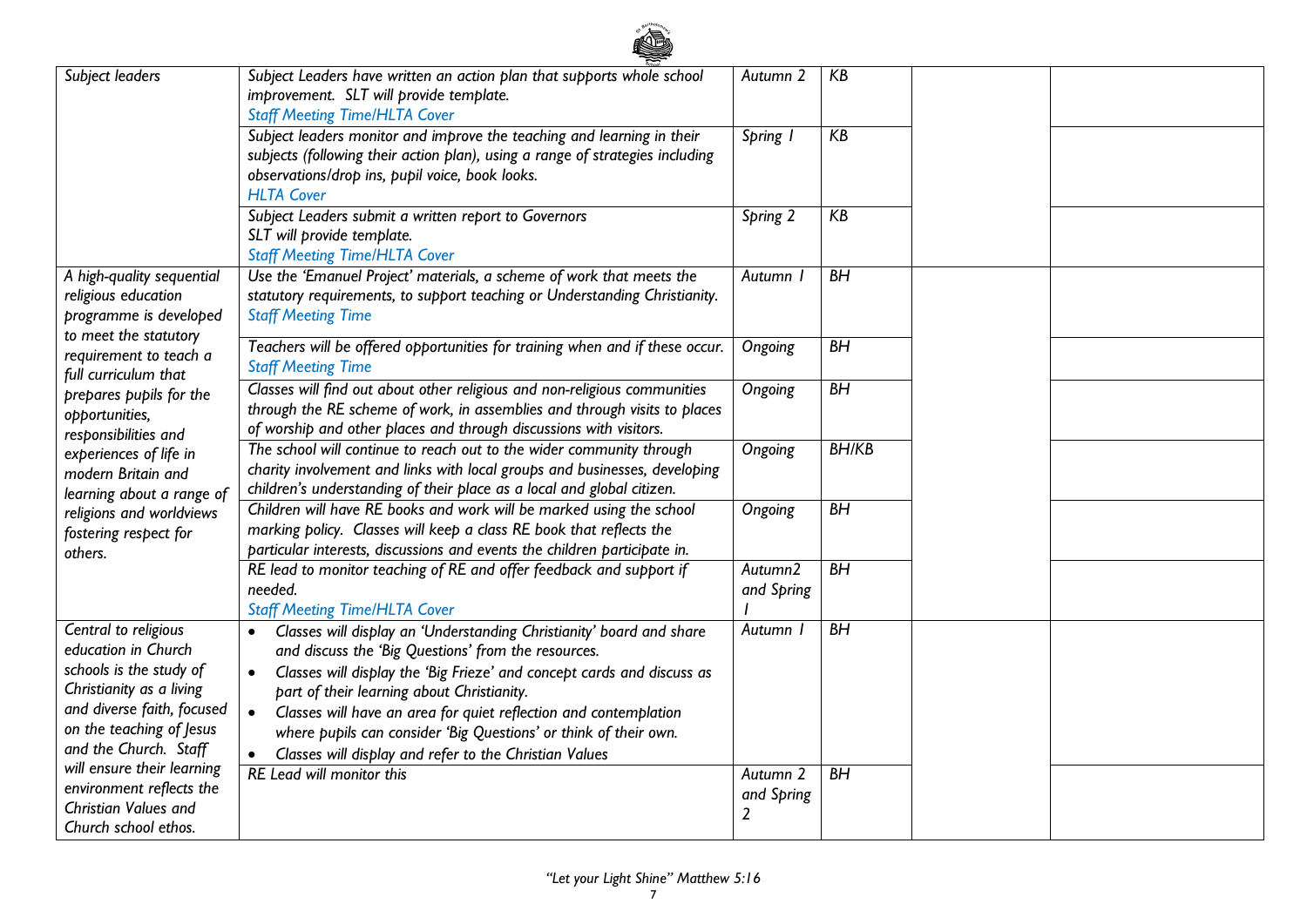| Improve the teaching of    | Sample of children across the school to be assessed at start and end of  | 1, 2, 3             | $\overline{HB}$ |  |
|----------------------------|--------------------------------------------------------------------------|---------------------|-----------------|--|
| mathematics by             | academic year, to evaluate progress in their use and understanding of    |                     |                 |  |
| implementing a consistent  | mathematical language                                                    |                     |                 |  |
| approach to the use of     | <b>HLTA Cover</b>                                                        |                     |                 |  |
| precise mathematical       |                                                                          |                     |                 |  |
| language across the        | KSI participation in 'Mastering Number' work group with Sussex Maths     |                     | $HB + KSI$      |  |
| school.                    | Hub.                                                                     |                     | teachers        |  |
| Mathematical language is   | Work with teachers to develop classroom displays which include clear     | 1, 2, 3             | $HB +$          |  |
| visible in all classrooms. | reference to vocabulary/stem sentences, alongside representation.        |                     | teachers        |  |
|                            | <b>Staff Meeting Time/HLTA Cover</b>                                     |                     |                 |  |
|                            |                                                                          |                     | $\overline{HB}$ |  |
| Use of language is         | All teachers to have a bank of stem sentences/vocabulary which are then  | 1, 2, 3             |                 |  |
| embedded in lesson         | planned into the unit taught.                                            |                     |                 |  |
| design and there is        | <b>Staff Meeting Time/HLTA Cover</b>                                     |                     |                 |  |
| increased consistency in   |                                                                          |                     |                 |  |
| language used by           |                                                                          |                     |                 |  |
| teachers when explaining.  |                                                                          |                     |                 |  |
| Children use language      | Collection of maths vocabulary games and ideas to be shared across the   | 2                   | $H$ B           |  |
| confidently and accurately | school                                                                   |                     |                 |  |
| when explaining their      | <b>Staff Meeting Time/HLTA Cover</b>                                     |                     |                 |  |
| learning and their         |                                                                          |                     |                 |  |
| thinking behind it.        |                                                                          |                     |                 |  |
| Children have rich         | Revise trip protocol with staff and adjusting anything that needed.      | Autumn              | KB              |  |
| learning experiences       | <b>Staff Meeting Time</b>                                                |                     |                 |  |
| including school trips     | Create and share coach booking form                                      | Autumn <sub>2</sub> | KB              |  |
|                            | <b>Staff Meeting Time</b>                                                |                     |                 |  |
|                            | Facilitate Evolve training for staff                                     | Spring I            | KB              |  |
|                            | <b>Staff Meeting Time</b>                                                |                     |                 |  |
|                            | Teachers to approach parents to volunteer for trips and facilitate DBS   | Autumn 2            | KB              |  |
|                            | checks where possible                                                    |                     |                 |  |
|                            | Staff plan trips for the academic year                                   | Autumn 2            | KB              |  |
|                            | <b>Staff Meeting Time/PPA Time</b>                                       |                     |                 |  |
| PSHE/RSE policy and        | Share new policy with staff and Governors, ensuring they understand that | Autumn I            | LS              |  |
| curriculum framework are   | legalities of the PSHE curriculum and parental right to opt out.         |                     |                 |  |
| up to date and pupils are  | Share the policy with parents alongside a one page document detailing    | Autumn 2            | LS/KB           |  |
| learning relevant          | their rights regarding PSHE.                                             |                     |                 |  |
| strategies to keep         | Share the curriculum framework with parents alongside a letter detailing | Autumn 2            |                 |  |
| themselves safe and        | the contents and timing of RSE for each class.                           |                     |                 |  |
| healthy.                   | Teachers to teach the new framework                                      | Autumn I            | $\overline{LS}$ |  |
|                            |                                                                          |                     |                 |  |

ad a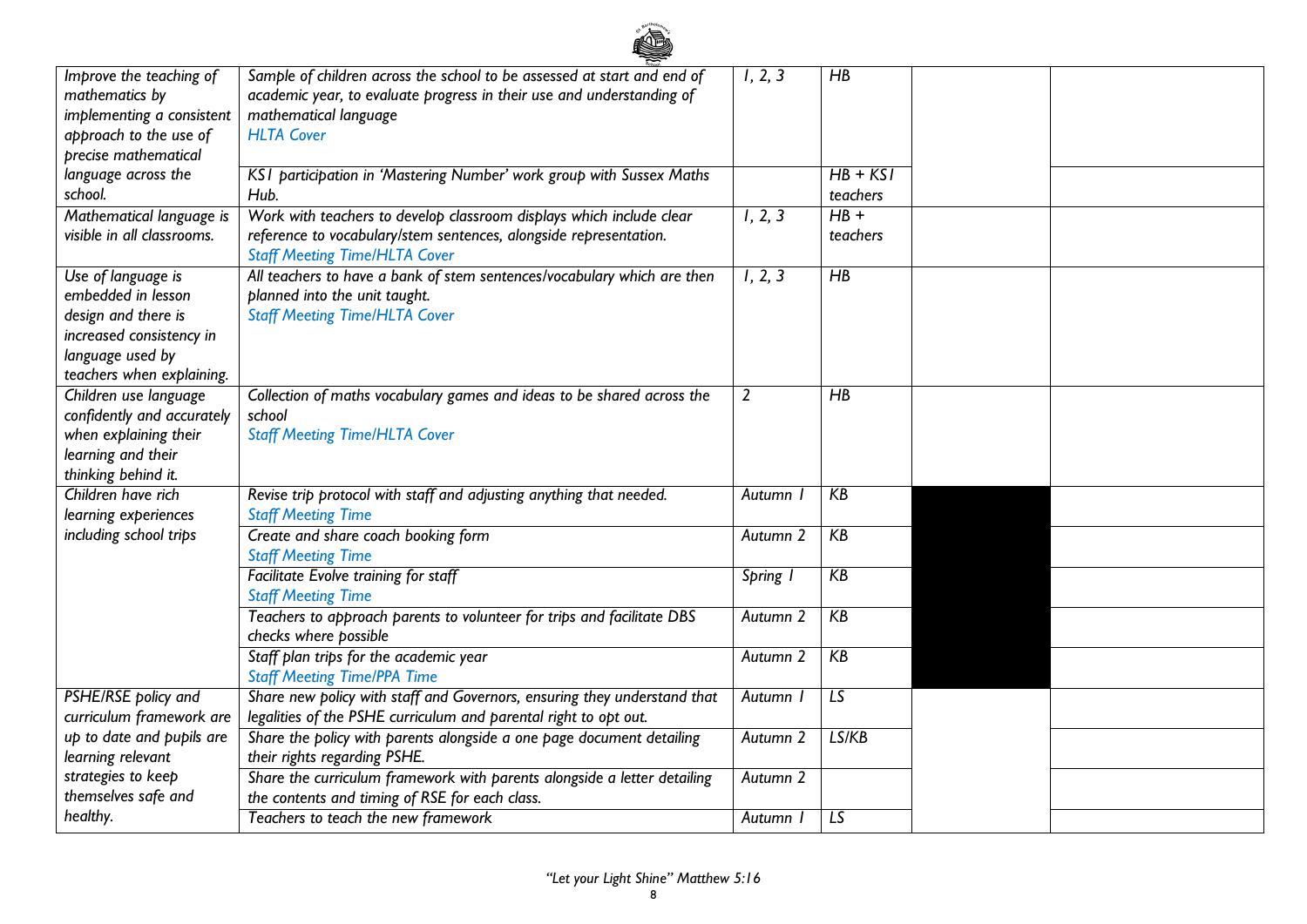| KD.                                                                   |          |    |  |
|-----------------------------------------------------------------------|----------|----|--|
| Monitor the teaching of the new feedback offering feedback and making | Spring   | -- |  |
| changes where necessary.                                              | Summer 2 |    |  |

| Behaviour and Attitude; Educating for Community and Living Well Together                                                                                                                                                                                                                                                                                                                                                                                                     |                            |  |  |
|------------------------------------------------------------------------------------------------------------------------------------------------------------------------------------------------------------------------------------------------------------------------------------------------------------------------------------------------------------------------------------------------------------------------------------------------------------------------------|----------------------------|--|--|
| <b>Overall GOOD because:</b>                                                                                                                                                                                                                                                                                                                                                                                                                                                 | <b>Evidence and Impact</b> |  |  |
| The school has high expectations for pupils' behaviour and conduct. These expectations are<br>commonly understood and applied consistently and fairly. This is reflected in pupils' positive<br>behaviour and conduct. Low-level disruption is not tolerated and pupils' behaviour does not<br>disrupt lessons or the day-to-day life of the school. Leaders support all staff well in<br>managing pupil behaviour. Staff make sure that pupils follow appropriate routines. |                            |  |  |
| Leaders, staff and pupils create a positive environment in which bullying is not tolerated. If<br>bullying, aggression, discrimination and derogatory language occur, they are dealt with<br>quickly and effectively and are not allowed to spread.<br>There is demonstrable improvement in the behaviour and attendance of pupils who have<br>particular needs.                                                                                                             |                            |  |  |
| Pupils' attitudes to their education are positive. They are committed to their learning, know<br>how to study effectively and do so, are resilient to setbacks and take pride in their<br>achievements.                                                                                                                                                                                                                                                                      |                            |  |  |
| Pupils have high attendance, come to school on time and are punctual to lessons. When this<br>is not the case, the school takes appropriate, swift and effective action.<br>Fixed-term and internal exclusions are used appropriately. The school reintegrates<br>excluded pupils on their return and manages their behaviour effectively. Permanent<br>exclusions are used appropriately as a last resort.                                                                  |                            |  |  |
| Relationships among pupils and staff reflect a positive and respectful culture; pupils are safe<br>and they feel safe.                                                                                                                                                                                                                                                                                                                                                       |                            |  |  |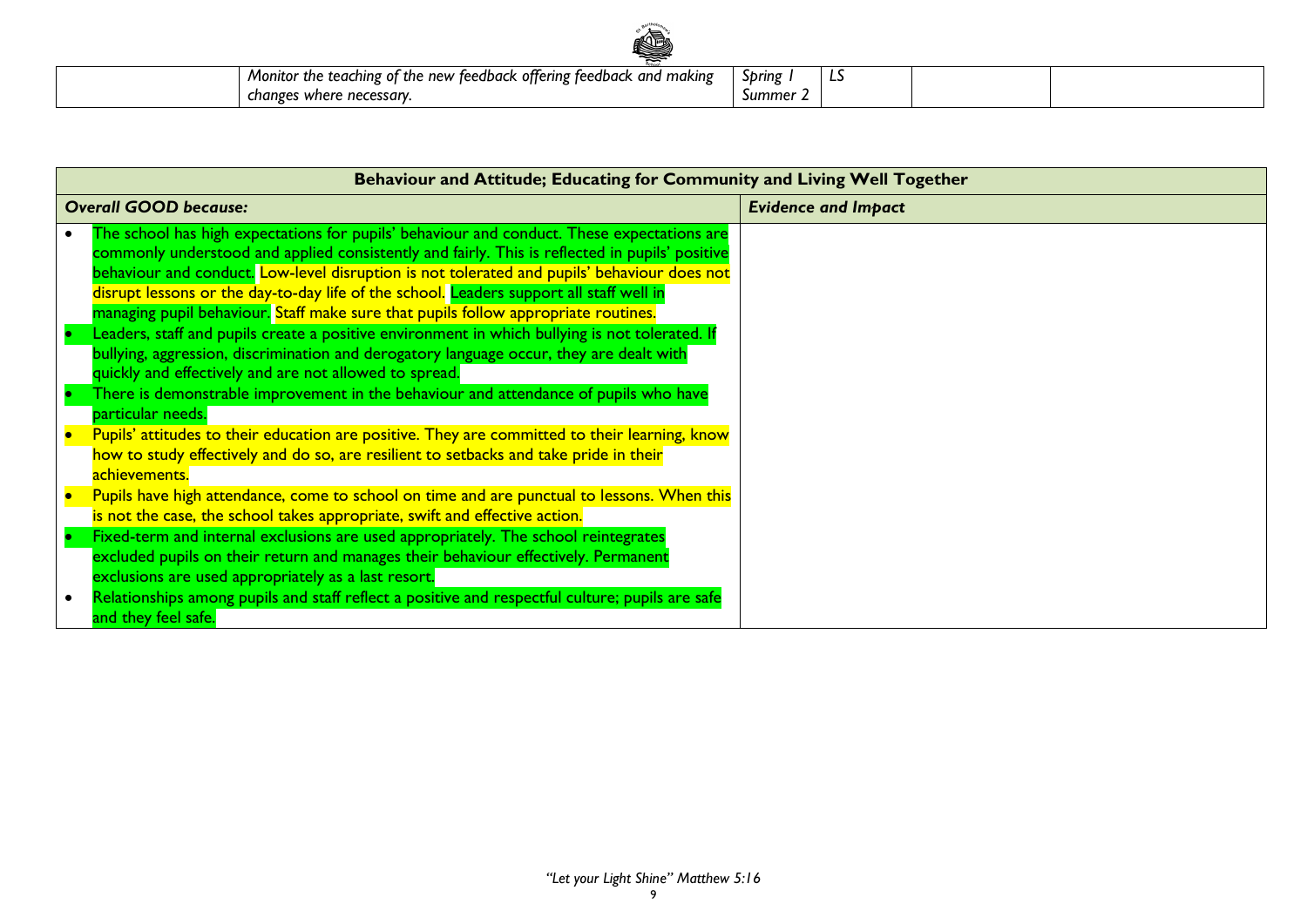

| <b>Success Criteria</b><br><b>Action</b> (include resources needed)<br><b>Half termly Progress</b><br><b>Term</b><br><b>Governor</b><br>Lead<br>Raise the awareness of<br>Create a poster highlighting the importance of school attendance and the<br>$\overline{FK}$<br>Autumn 2<br>damage persistent lateness can have on learning.<br>parents and carers of the<br>Deputy Head Time / HLTA x 1/2 day<br>importance of regular<br>attendance and increase<br>Identify attendance celebration events and liaise with local businesses.<br><b>FK/KB</b><br>Ongoing<br>their engagement so that<br><b>DHT</b><br>levels of attendance and<br>Regularly remind parents and pupils about the importance of good<br>FK<br>Ongoing<br>rates of persistent<br>attendance.<br>absence improve rapidly<br><b>DHT</b><br>to be at least in line with<br>Display weekly attendance in school and in a position that parents can see<br>FK<br>Ongoing<br>national figures.<br>in the playground.<br>from<br><b>DHT</b><br>Spring 1<br>Regularly review attendance data and monitor the attendance of the pupils<br>Persistent Absentee rate is<br>KB<br>Ongoing<br>who's attendance is below 93%.<br>below 10%<br>KB<br>Review attendance strategies and protocol where necessary<br>Autumn 2<br>KB<br>Meet with parents to support and provide strategies regarding regular<br>Ongoing<br>attendance.<br>from<br>Autumn 2<br>Refer pupils to Attendance Officer and follow legal routes if attendance does<br>KB<br>Ongoing<br>not improve<br>Behaviour policy is being<br>Revisit current policy and strategies with all staff.<br>KB<br>Autumn<br>followed by all staff and is<br><b>INSET Time</b><br>All staff to ensure they teach behaviour lessons at the start of term<br>KB<br>appropriate for our pupils<br><b>Autumn</b><br>KB<br>Review policy and add a restorative justice strategy to the policy if<br>Autumn 2<br>appropriate<br>Share updated policy with staff and parents<br>KB<br>Spring 1<br><b>Staff Meeting Time</b><br>Monitor use of new policy and feedback from/to staff<br>KB<br>Summer 2<br><b>Staff Meeting Time</b><br>Provide specialist beahaviour training to appropriate staff, including de-<br>$K$ B<br>Spring 1<br>escalation and restraint.<br><b>INSET/Staff Meeting Time</b><br>High Financial Cost for restraint training<br><b>Ratify policy</b><br>Autumn<br>2022<br><b>Christian Values are</b><br>Values are displayed around the school and in the outdoor space.<br>KB<br>Autumn <sub>2</sub> | Not yet OUTSTANDING as we need to: |                                             |         |    |  |  |  |  |
|-------------------------------------------------------------------------------------------------------------------------------------------------------------------------------------------------------------------------------------------------------------------------------------------------------------------------------------------------------------------------------------------------------------------------------------------------------------------------------------------------------------------------------------------------------------------------------------------------------------------------------------------------------------------------------------------------------------------------------------------------------------------------------------------------------------------------------------------------------------------------------------------------------------------------------------------------------------------------------------------------------------------------------------------------------------------------------------------------------------------------------------------------------------------------------------------------------------------------------------------------------------------------------------------------------------------------------------------------------------------------------------------------------------------------------------------------------------------------------------------------------------------------------------------------------------------------------------------------------------------------------------------------------------------------------------------------------------------------------------------------------------------------------------------------------------------------------------------------------------------------------------------------------------------------------------------------------------------------------------------------------------------------------------------------------------------------------------------------------------------------------------------------------------------------------------------------------------------------------------------------------------------------------------------------------------------------------------------------------------------------------------------------------------------------------------------------------------------------------------------------------------------------------------|------------------------------------|---------------------------------------------|---------|----|--|--|--|--|
|                                                                                                                                                                                                                                                                                                                                                                                                                                                                                                                                                                                                                                                                                                                                                                                                                                                                                                                                                                                                                                                                                                                                                                                                                                                                                                                                                                                                                                                                                                                                                                                                                                                                                                                                                                                                                                                                                                                                                                                                                                                                                                                                                                                                                                                                                                                                                                                                                                                                                                                                     |                                    |                                             |         |    |  |  |  |  |
|                                                                                                                                                                                                                                                                                                                                                                                                                                                                                                                                                                                                                                                                                                                                                                                                                                                                                                                                                                                                                                                                                                                                                                                                                                                                                                                                                                                                                                                                                                                                                                                                                                                                                                                                                                                                                                                                                                                                                                                                                                                                                                                                                                                                                                                                                                                                                                                                                                                                                                                                     |                                    |                                             |         |    |  |  |  |  |
|                                                                                                                                                                                                                                                                                                                                                                                                                                                                                                                                                                                                                                                                                                                                                                                                                                                                                                                                                                                                                                                                                                                                                                                                                                                                                                                                                                                                                                                                                                                                                                                                                                                                                                                                                                                                                                                                                                                                                                                                                                                                                                                                                                                                                                                                                                                                                                                                                                                                                                                                     |                                    |                                             |         |    |  |  |  |  |
|                                                                                                                                                                                                                                                                                                                                                                                                                                                                                                                                                                                                                                                                                                                                                                                                                                                                                                                                                                                                                                                                                                                                                                                                                                                                                                                                                                                                                                                                                                                                                                                                                                                                                                                                                                                                                                                                                                                                                                                                                                                                                                                                                                                                                                                                                                                                                                                                                                                                                                                                     |                                    |                                             |         |    |  |  |  |  |
|                                                                                                                                                                                                                                                                                                                                                                                                                                                                                                                                                                                                                                                                                                                                                                                                                                                                                                                                                                                                                                                                                                                                                                                                                                                                                                                                                                                                                                                                                                                                                                                                                                                                                                                                                                                                                                                                                                                                                                                                                                                                                                                                                                                                                                                                                                                                                                                                                                                                                                                                     |                                    |                                             |         |    |  |  |  |  |
|                                                                                                                                                                                                                                                                                                                                                                                                                                                                                                                                                                                                                                                                                                                                                                                                                                                                                                                                                                                                                                                                                                                                                                                                                                                                                                                                                                                                                                                                                                                                                                                                                                                                                                                                                                                                                                                                                                                                                                                                                                                                                                                                                                                                                                                                                                                                                                                                                                                                                                                                     |                                    |                                             |         |    |  |  |  |  |
|                                                                                                                                                                                                                                                                                                                                                                                                                                                                                                                                                                                                                                                                                                                                                                                                                                                                                                                                                                                                                                                                                                                                                                                                                                                                                                                                                                                                                                                                                                                                                                                                                                                                                                                                                                                                                                                                                                                                                                                                                                                                                                                                                                                                                                                                                                                                                                                                                                                                                                                                     |                                    |                                             |         |    |  |  |  |  |
|                                                                                                                                                                                                                                                                                                                                                                                                                                                                                                                                                                                                                                                                                                                                                                                                                                                                                                                                                                                                                                                                                                                                                                                                                                                                                                                                                                                                                                                                                                                                                                                                                                                                                                                                                                                                                                                                                                                                                                                                                                                                                                                                                                                                                                                                                                                                                                                                                                                                                                                                     |                                    |                                             |         |    |  |  |  |  |
|                                                                                                                                                                                                                                                                                                                                                                                                                                                                                                                                                                                                                                                                                                                                                                                                                                                                                                                                                                                                                                                                                                                                                                                                                                                                                                                                                                                                                                                                                                                                                                                                                                                                                                                                                                                                                                                                                                                                                                                                                                                                                                                                                                                                                                                                                                                                                                                                                                                                                                                                     |                                    |                                             |         |    |  |  |  |  |
|                                                                                                                                                                                                                                                                                                                                                                                                                                                                                                                                                                                                                                                                                                                                                                                                                                                                                                                                                                                                                                                                                                                                                                                                                                                                                                                                                                                                                                                                                                                                                                                                                                                                                                                                                                                                                                                                                                                                                                                                                                                                                                                                                                                                                                                                                                                                                                                                                                                                                                                                     |                                    |                                             |         |    |  |  |  |  |
|                                                                                                                                                                                                                                                                                                                                                                                                                                                                                                                                                                                                                                                                                                                                                                                                                                                                                                                                                                                                                                                                                                                                                                                                                                                                                                                                                                                                                                                                                                                                                                                                                                                                                                                                                                                                                                                                                                                                                                                                                                                                                                                                                                                                                                                                                                                                                                                                                                                                                                                                     |                                    |                                             |         |    |  |  |  |  |
|                                                                                                                                                                                                                                                                                                                                                                                                                                                                                                                                                                                                                                                                                                                                                                                                                                                                                                                                                                                                                                                                                                                                                                                                                                                                                                                                                                                                                                                                                                                                                                                                                                                                                                                                                                                                                                                                                                                                                                                                                                                                                                                                                                                                                                                                                                                                                                                                                                                                                                                                     |                                    |                                             |         |    |  |  |  |  |
|                                                                                                                                                                                                                                                                                                                                                                                                                                                                                                                                                                                                                                                                                                                                                                                                                                                                                                                                                                                                                                                                                                                                                                                                                                                                                                                                                                                                                                                                                                                                                                                                                                                                                                                                                                                                                                                                                                                                                                                                                                                                                                                                                                                                                                                                                                                                                                                                                                                                                                                                     |                                    |                                             |         |    |  |  |  |  |
|                                                                                                                                                                                                                                                                                                                                                                                                                                                                                                                                                                                                                                                                                                                                                                                                                                                                                                                                                                                                                                                                                                                                                                                                                                                                                                                                                                                                                                                                                                                                                                                                                                                                                                                                                                                                                                                                                                                                                                                                                                                                                                                                                                                                                                                                                                                                                                                                                                                                                                                                     |                                    |                                             |         |    |  |  |  |  |
|                                                                                                                                                                                                                                                                                                                                                                                                                                                                                                                                                                                                                                                                                                                                                                                                                                                                                                                                                                                                                                                                                                                                                                                                                                                                                                                                                                                                                                                                                                                                                                                                                                                                                                                                                                                                                                                                                                                                                                                                                                                                                                                                                                                                                                                                                                                                                                                                                                                                                                                                     |                                    |                                             |         |    |  |  |  |  |
|                                                                                                                                                                                                                                                                                                                                                                                                                                                                                                                                                                                                                                                                                                                                                                                                                                                                                                                                                                                                                                                                                                                                                                                                                                                                                                                                                                                                                                                                                                                                                                                                                                                                                                                                                                                                                                                                                                                                                                                                                                                                                                                                                                                                                                                                                                                                                                                                                                                                                                                                     |                                    |                                             |         |    |  |  |  |  |
|                                                                                                                                                                                                                                                                                                                                                                                                                                                                                                                                                                                                                                                                                                                                                                                                                                                                                                                                                                                                                                                                                                                                                                                                                                                                                                                                                                                                                                                                                                                                                                                                                                                                                                                                                                                                                                                                                                                                                                                                                                                                                                                                                                                                                                                                                                                                                                                                                                                                                                                                     |                                    |                                             |         |    |  |  |  |  |
|                                                                                                                                                                                                                                                                                                                                                                                                                                                                                                                                                                                                                                                                                                                                                                                                                                                                                                                                                                                                                                                                                                                                                                                                                                                                                                                                                                                                                                                                                                                                                                                                                                                                                                                                                                                                                                                                                                                                                                                                                                                                                                                                                                                                                                                                                                                                                                                                                                                                                                                                     |                                    |                                             |         |    |  |  |  |  |
|                                                                                                                                                                                                                                                                                                                                                                                                                                                                                                                                                                                                                                                                                                                                                                                                                                                                                                                                                                                                                                                                                                                                                                                                                                                                                                                                                                                                                                                                                                                                                                                                                                                                                                                                                                                                                                                                                                                                                                                                                                                                                                                                                                                                                                                                                                                                                                                                                                                                                                                                     |                                    |                                             |         |    |  |  |  |  |
|                                                                                                                                                                                                                                                                                                                                                                                                                                                                                                                                                                                                                                                                                                                                                                                                                                                                                                                                                                                                                                                                                                                                                                                                                                                                                                                                                                                                                                                                                                                                                                                                                                                                                                                                                                                                                                                                                                                                                                                                                                                                                                                                                                                                                                                                                                                                                                                                                                                                                                                                     |                                    |                                             |         |    |  |  |  |  |
|                                                                                                                                                                                                                                                                                                                                                                                                                                                                                                                                                                                                                                                                                                                                                                                                                                                                                                                                                                                                                                                                                                                                                                                                                                                                                                                                                                                                                                                                                                                                                                                                                                                                                                                                                                                                                                                                                                                                                                                                                                                                                                                                                                                                                                                                                                                                                                                                                                                                                                                                     |                                    |                                             |         |    |  |  |  |  |
|                                                                                                                                                                                                                                                                                                                                                                                                                                                                                                                                                                                                                                                                                                                                                                                                                                                                                                                                                                                                                                                                                                                                                                                                                                                                                                                                                                                                                                                                                                                                                                                                                                                                                                                                                                                                                                                                                                                                                                                                                                                                                                                                                                                                                                                                                                                                                                                                                                                                                                                                     |                                    |                                             |         |    |  |  |  |  |
|                                                                                                                                                                                                                                                                                                                                                                                                                                                                                                                                                                                                                                                                                                                                                                                                                                                                                                                                                                                                                                                                                                                                                                                                                                                                                                                                                                                                                                                                                                                                                                                                                                                                                                                                                                                                                                                                                                                                                                                                                                                                                                                                                                                                                                                                                                                                                                                                                                                                                                                                     |                                    |                                             |         |    |  |  |  |  |
|                                                                                                                                                                                                                                                                                                                                                                                                                                                                                                                                                                                                                                                                                                                                                                                                                                                                                                                                                                                                                                                                                                                                                                                                                                                                                                                                                                                                                                                                                                                                                                                                                                                                                                                                                                                                                                                                                                                                                                                                                                                                                                                                                                                                                                                                                                                                                                                                                                                                                                                                     |                                    |                                             |         |    |  |  |  |  |
|                                                                                                                                                                                                                                                                                                                                                                                                                                                                                                                                                                                                                                                                                                                                                                                                                                                                                                                                                                                                                                                                                                                                                                                                                                                                                                                                                                                                                                                                                                                                                                                                                                                                                                                                                                                                                                                                                                                                                                                                                                                                                                                                                                                                                                                                                                                                                                                                                                                                                                                                     |                                    |                                             |         |    |  |  |  |  |
|                                                                                                                                                                                                                                                                                                                                                                                                                                                                                                                                                                                                                                                                                                                                                                                                                                                                                                                                                                                                                                                                                                                                                                                                                                                                                                                                                                                                                                                                                                                                                                                                                                                                                                                                                                                                                                                                                                                                                                                                                                                                                                                                                                                                                                                                                                                                                                                                                                                                                                                                     |                                    |                                             |         |    |  |  |  |  |
|                                                                                                                                                                                                                                                                                                                                                                                                                                                                                                                                                                                                                                                                                                                                                                                                                                                                                                                                                                                                                                                                                                                                                                                                                                                                                                                                                                                                                                                                                                                                                                                                                                                                                                                                                                                                                                                                                                                                                                                                                                                                                                                                                                                                                                                                                                                                                                                                                                                                                                                                     |                                    |                                             |         |    |  |  |  |  |
|                                                                                                                                                                                                                                                                                                                                                                                                                                                                                                                                                                                                                                                                                                                                                                                                                                                                                                                                                                                                                                                                                                                                                                                                                                                                                                                                                                                                                                                                                                                                                                                                                                                                                                                                                                                                                                                                                                                                                                                                                                                                                                                                                                                                                                                                                                                                                                                                                                                                                                                                     |                                    |                                             |         |    |  |  |  |  |
|                                                                                                                                                                                                                                                                                                                                                                                                                                                                                                                                                                                                                                                                                                                                                                                                                                                                                                                                                                                                                                                                                                                                                                                                                                                                                                                                                                                                                                                                                                                                                                                                                                                                                                                                                                                                                                                                                                                                                                                                                                                                                                                                                                                                                                                                                                                                                                                                                                                                                                                                     |                                    |                                             |         |    |  |  |  |  |
|                                                                                                                                                                                                                                                                                                                                                                                                                                                                                                                                                                                                                                                                                                                                                                                                                                                                                                                                                                                                                                                                                                                                                                                                                                                                                                                                                                                                                                                                                                                                                                                                                                                                                                                                                                                                                                                                                                                                                                                                                                                                                                                                                                                                                                                                                                                                                                                                                                                                                                                                     |                                    |                                             |         |    |  |  |  |  |
|                                                                                                                                                                                                                                                                                                                                                                                                                                                                                                                                                                                                                                                                                                                                                                                                                                                                                                                                                                                                                                                                                                                                                                                                                                                                                                                                                                                                                                                                                                                                                                                                                                                                                                                                                                                                                                                                                                                                                                                                                                                                                                                                                                                                                                                                                                                                                                                                                                                                                                                                     |                                    |                                             |         |    |  |  |  |  |
|                                                                                                                                                                                                                                                                                                                                                                                                                                                                                                                                                                                                                                                                                                                                                                                                                                                                                                                                                                                                                                                                                                                                                                                                                                                                                                                                                                                                                                                                                                                                                                                                                                                                                                                                                                                                                                                                                                                                                                                                                                                                                                                                                                                                                                                                                                                                                                                                                                                                                                                                     |                                    |                                             |         |    |  |  |  |  |
|                                                                                                                                                                                                                                                                                                                                                                                                                                                                                                                                                                                                                                                                                                                                                                                                                                                                                                                                                                                                                                                                                                                                                                                                                                                                                                                                                                                                                                                                                                                                                                                                                                                                                                                                                                                                                                                                                                                                                                                                                                                                                                                                                                                                                                                                                                                                                                                                                                                                                                                                     |                                    |                                             |         |    |  |  |  |  |
|                                                                                                                                                                                                                                                                                                                                                                                                                                                                                                                                                                                                                                                                                                                                                                                                                                                                                                                                                                                                                                                                                                                                                                                                                                                                                                                                                                                                                                                                                                                                                                                                                                                                                                                                                                                                                                                                                                                                                                                                                                                                                                                                                                                                                                                                                                                                                                                                                                                                                                                                     |                                    |                                             |         |    |  |  |  |  |
|                                                                                                                                                                                                                                                                                                                                                                                                                                                                                                                                                                                                                                                                                                                                                                                                                                                                                                                                                                                                                                                                                                                                                                                                                                                                                                                                                                                                                                                                                                                                                                                                                                                                                                                                                                                                                                                                                                                                                                                                                                                                                                                                                                                                                                                                                                                                                                                                                                                                                                                                     |                                    |                                             |         |    |  |  |  |  |
|                                                                                                                                                                                                                                                                                                                                                                                                                                                                                                                                                                                                                                                                                                                                                                                                                                                                                                                                                                                                                                                                                                                                                                                                                                                                                                                                                                                                                                                                                                                                                                                                                                                                                                                                                                                                                                                                                                                                                                                                                                                                                                                                                                                                                                                                                                                                                                                                                                                                                                                                     |                                    |                                             |         |    |  |  |  |  |
|                                                                                                                                                                                                                                                                                                                                                                                                                                                                                                                                                                                                                                                                                                                                                                                                                                                                                                                                                                                                                                                                                                                                                                                                                                                                                                                                                                                                                                                                                                                                                                                                                                                                                                                                                                                                                                                                                                                                                                                                                                                                                                                                                                                                                                                                                                                                                                                                                                                                                                                                     | embedded and all                   | Values are taught and discussed in assembly | Ongoing | KB |  |  |  |  |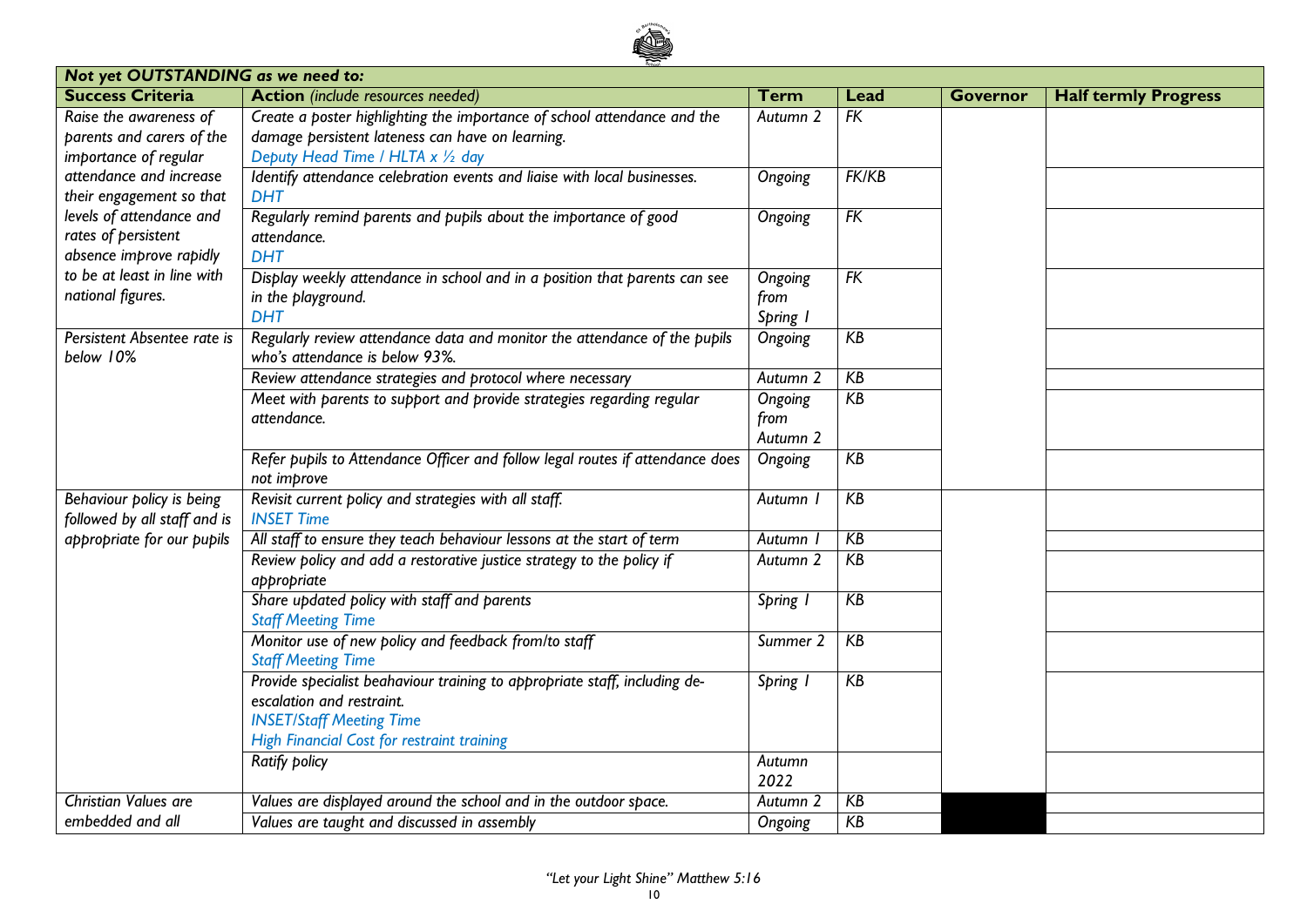| stakeholders are clear of     | Positive Pings & Postcards and Gold Certificates celebrate children displaying | Ongoing    | KB         |  |
|-------------------------------|--------------------------------------------------------------------------------|------------|------------|--|
| them and their meaning.       | the Christian Values.                                                          | from       |            |  |
| (Links to Curriculum          |                                                                                | Autumn 2   |            |  |
| above)                        | Monitor knowledge of Values through pupil voice and surveys                    | Spring 2   | KB         |  |
| Accessible, accountable       | Implement SEN reviews at beginning of each term with the teacher and           | Autumn     | RCD        |  |
| and efficient use of IEPs     | Support staff (EHCP chn) to meet with RCD to Review last IEPs; Write new       | Spring     |            |  |
| and Provision mapping         | targets; Use to inform Class Provision Map                                     | Summer     |            |  |
| tools                         | <b>HLTA Time</b>                                                               |            |            |  |
|                               | Review use of small group support/ assess impact. Make changes and offer       | Spring I   | <b>RCD</b> |  |
|                               | staff training where necessary.                                                |            |            |  |
| <b>Communication with SEN</b> | SEN parents/carers coffee morning to be offered once a half term.              | From       | <b>RCD</b> |  |
| children's parents/carers     |                                                                                | Autumn 2   |            |  |
| robust, accountable and       | IEPs are shared with parents at Parents Evenings and this is monitored.        | Autumn     | RCD        |  |
| supportive                    |                                                                                | and Spring |            |  |
|                               | Organise BHISS (SEMH), (ASC), (LSS) facilitate parent/carer support            | Ongoing    | RCD        |  |
|                               | meetings for information and ideas to help at home                             |            |            |  |
|                               | Organise Speech Therapist - improving listening skills at home/ cued           | Ongoing    | <b>RCD</b> |  |
|                               | articulation training with parents/carers                                      |            |            |  |
| <b>BAME</b> parents are       | Organise BAME families support though EMAS facilitate coffee morning/          | Ongoing    |            |  |
| included and barriers are     | attendance at parent/carers evening                                            |            |            |  |
| addressed in terms of         |                                                                                |            |            |  |
| support and accessibility     |                                                                                |            |            |  |
| for BAME parents/carers.      |                                                                                |            |            |  |
| Support staff are trained,    | Facilitate support staff to attend appropriate BHISS training.                 | Ongoing    | <b>RCD</b> |  |
| empowered and                 | Facilitate regular meetings for support staff.                                 | Ongoing    | RCD        |  |
| supported to deliver          | Provide training for support staff and teachers around models of support       | Autumn I,  | <b>RCD</b> |  |
| evidence based optimum        | and supporting pupils to be independent.                                       | Spring I   |            |  |
| practice.                     | <b>INSET Time, Staff meeting time, Training time for support staff</b>         |            |            |  |
|                               | Monitor the use of support staff through pupil voice                           | Each term  | <b>RCD</b> |  |
|                               | Provide training for support staff regarding anti-racist practice              | Spring I   | <b>RCD</b> |  |
|                               | Provide training and support for staff around putting paperwork into           | Summer I   | RCD        |  |
|                               | practise - IEPs, EHCPs, Provision Maps                                         |            |            |  |
| Nurture Group provision is    | Facilitate BHISS support in setting up and planning Nurture Group provision    | Autumn I   | <b>RCD</b> |  |
| accountable, 'measured'       | and providing ongoing support and training                                     | ongoing    |            |  |
| and effective.                | Facilitate Visits and observe other schools where the model is 'working'       | Autumn I   | RCD        |  |
|                               |                                                                                | Spring 2   |            |  |
|                               | Ensure the provision is resourced for the needs of the children                | Ongoing    |            |  |
|                               |                                                                                |            |            |  |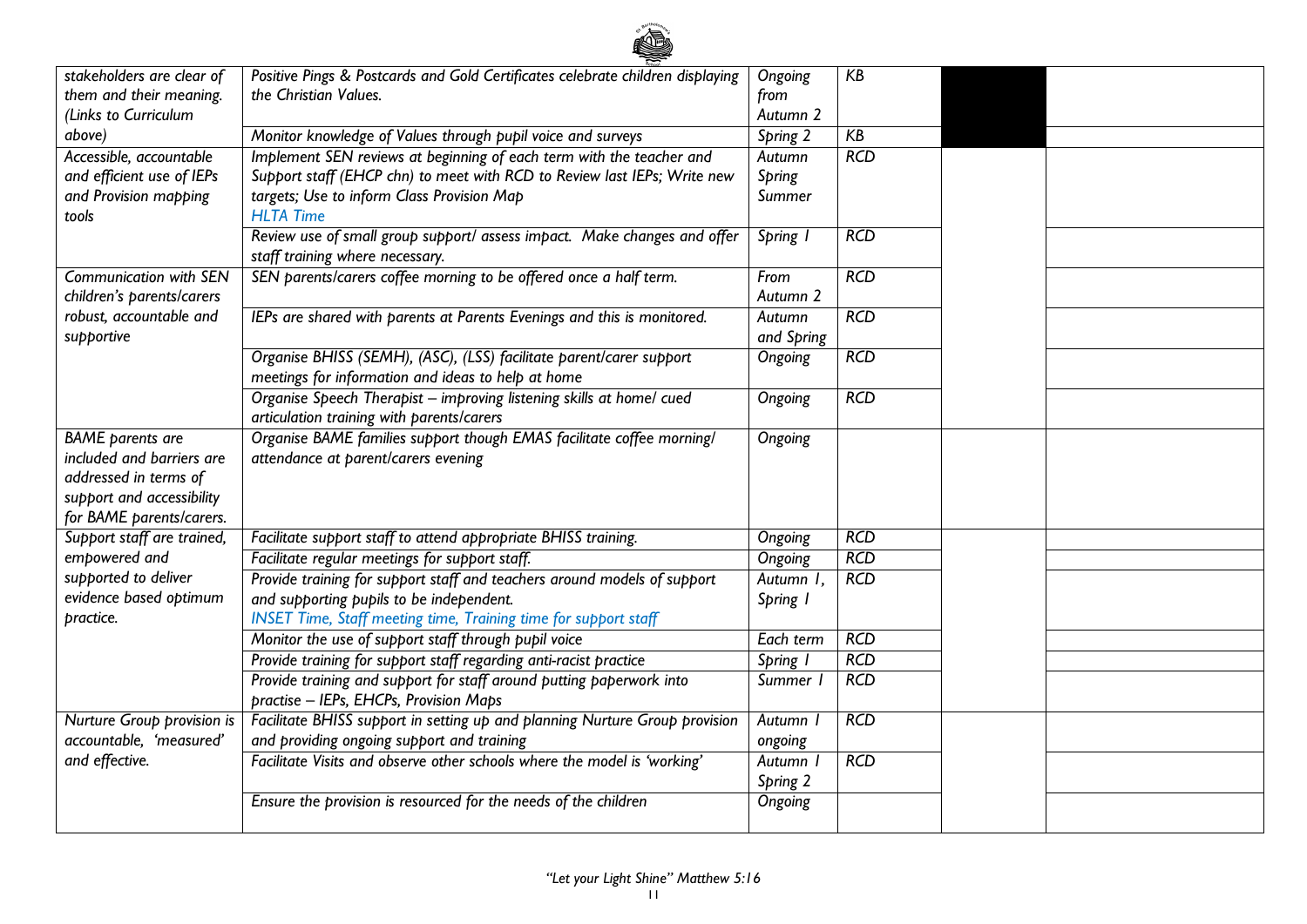

| Work towards improving the environment through the application of grants | Spring   | <b>RCD</b> |  |
|--------------------------------------------------------------------------|----------|------------|--|
|                                                                          | ongoing  |            |  |
| Assessed and measured for impact termly through pupil, staff and parent  | Autumn 2 | <b>RCD</b> |  |
| voice. Make changes where necessary.                                     | Spring 2 |            |  |
|                                                                          | Summer 2 |            |  |
| Half termly meetings with Nurture lead to support                        | Ongoing  | <b>RCD</b> |  |
| Review nurture cohort each term and make changes where needed. Create    | Autumn 2 | <b>RCD</b> |  |
| a system for referrals.                                                  | Spring 2 |            |  |
|                                                                          | Summer 2 |            |  |
| SLT to review the impact of nurture with a view to creating more nurture | Summer   | <b>RCD</b> |  |
| provision from September 2022                                            |          |            |  |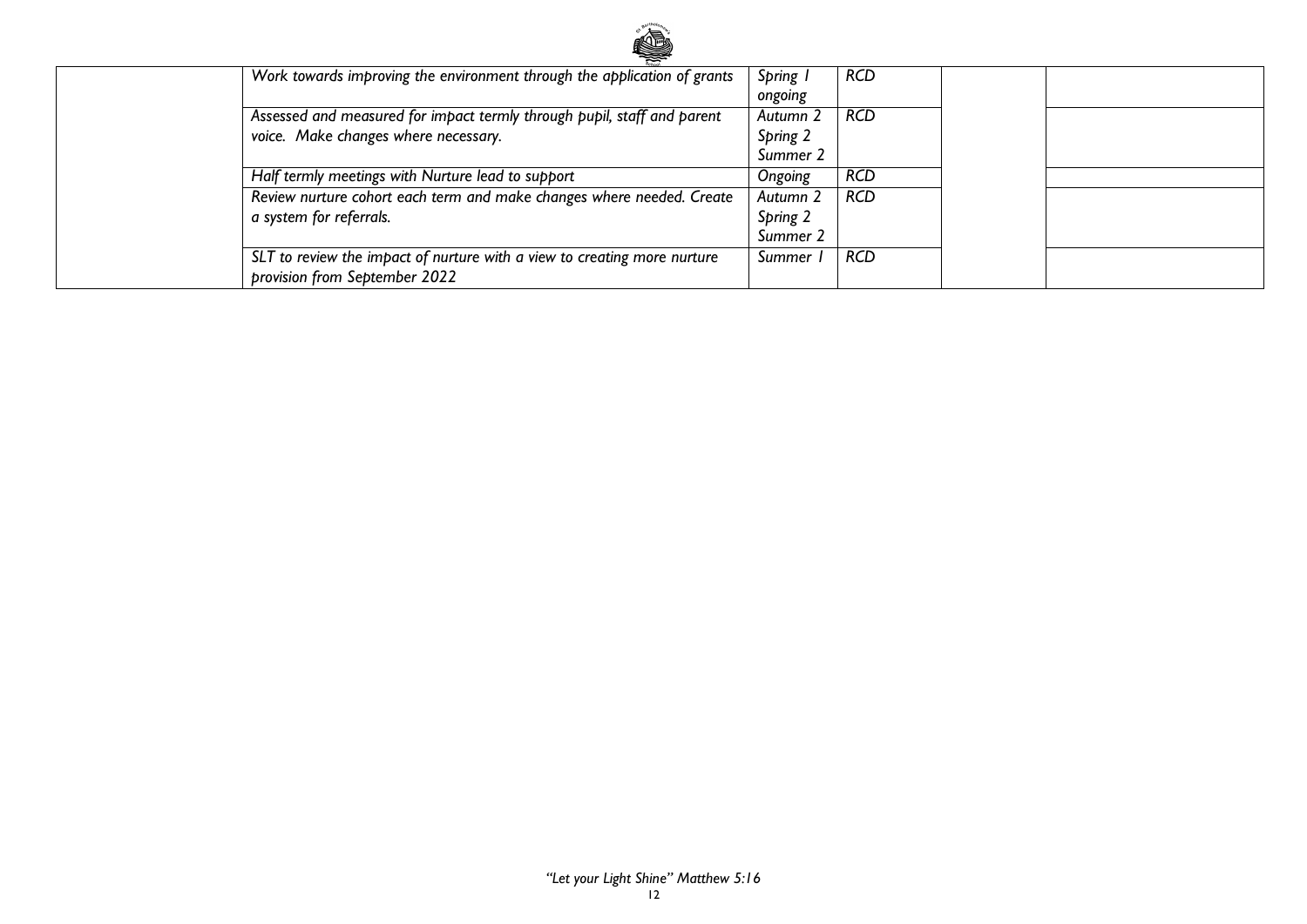

| Personal Development; Character Development: Hope, Aspiration and Courageous Advocacy; Dignity and Respect |                            |  |  |  |  |
|------------------------------------------------------------------------------------------------------------|----------------------------|--|--|--|--|
| <b>Overall GOOD because:</b>                                                                               | <b>Evidence and Impact</b> |  |  |  |  |
| The curriculum extends beyond the academic, vocational or technical and provides for pupils'               |                            |  |  |  |  |
| broader development. The school's work to enhance pupils' spiritual, moral, social and                     |                            |  |  |  |  |
| cultural development is of a high quality.                                                                 |                            |  |  |  |  |
| The curriculum and the school's effective wider work support pupils to be confident,                       |                            |  |  |  |  |
| resilient and independent, and to develop strength of character.                                           |                            |  |  |  |  |
| The school provides high-quality pastoral support. Pupils know how to eat healthily, maintain              |                            |  |  |  |  |
| an active lifestyle and keep physically and mentally healthy. They have an age-appropriate                 |                            |  |  |  |  |
| understanding of healthy relationships.                                                                    |                            |  |  |  |  |
| The school provides a wide range of opportunities to nurture, develop and stretch pupils'                  |                            |  |  |  |  |
| talents and interests. Pupils appreciate these and make good use of them.                                  |                            |  |  |  |  |
| The school prepares pupils for life in modern Britain effectively, developing their                        |                            |  |  |  |  |
| understanding of the fundamental British values of democracy, the rule of law, individual                  |                            |  |  |  |  |
| liberty, tolerance and respect.                                                                            |                            |  |  |  |  |
| The school promotes equality of opportunity and diversity effectively. As a result, pupils                 |                            |  |  |  |  |
| understand, appreciate and respect difference in the world and its people, celebrating the                 |                            |  |  |  |  |
| things we share in common across cultural, religious, ethnic and socio-economic                            |                            |  |  |  |  |
| communities.                                                                                               |                            |  |  |  |  |
| Pupils engage with views, beliefs and opinions that are different from their own in considered             |                            |  |  |  |  |
| ways. They show respect for the different protected characteristics as defined in law and no               |                            |  |  |  |  |
| forms of discrimination are tolerated.                                                                     |                            |  |  |  |  |
| The school provides pupils with meaningful opportunities to understand how to be                           |                            |  |  |  |  |
| responsible, respectful, active citizens who contribute positively to society. Pupils know how             |                            |  |  |  |  |
| to discuss and debate issues and ideas in a considered way.                                                |                            |  |  |  |  |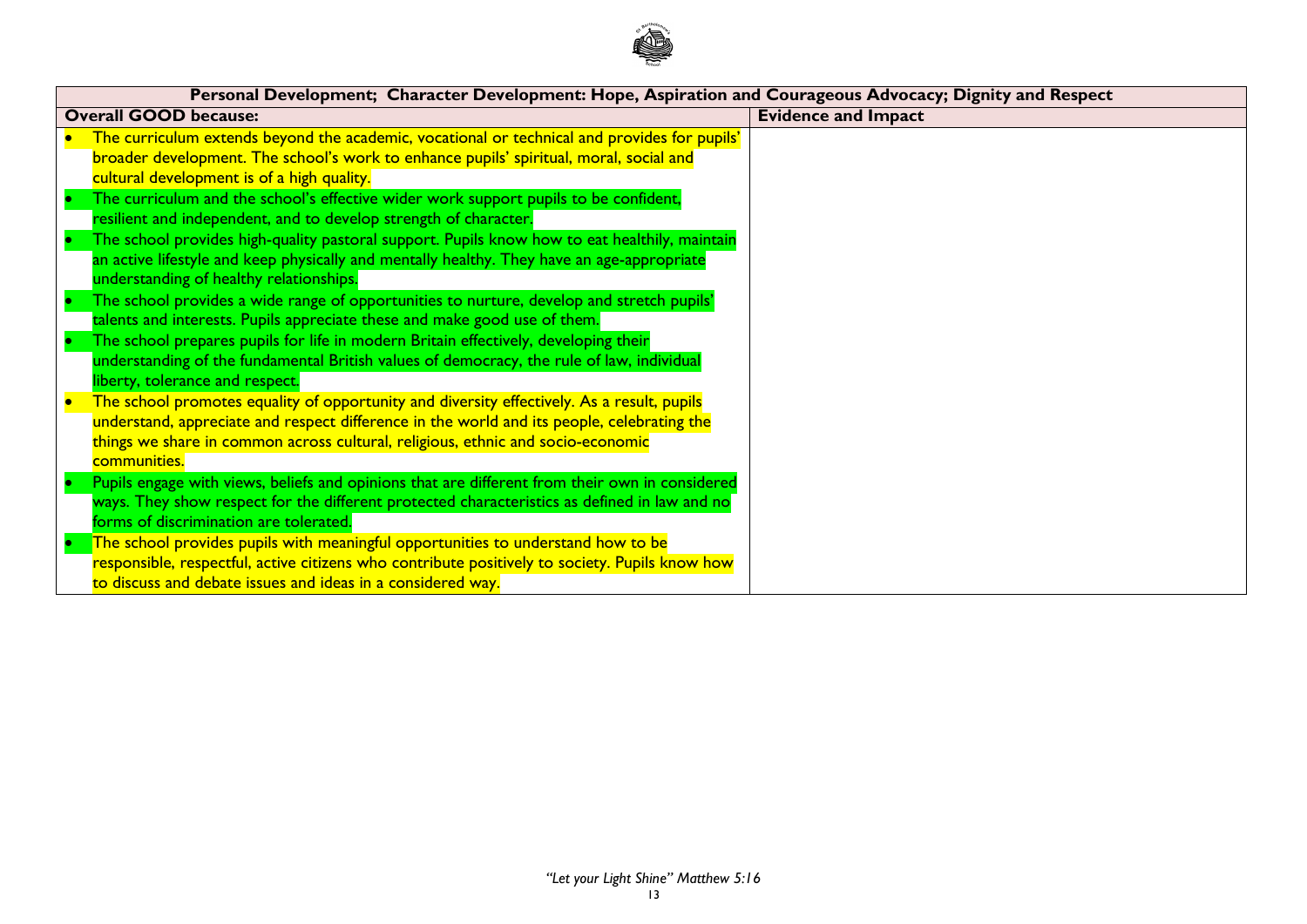

| Not yet OUTSTANDING as we need to: |                                                                                 |                     |       |          |                             |
|------------------------------------|---------------------------------------------------------------------------------|---------------------|-------|----------|-----------------------------|
| <b>Success Criteria</b>            | <b>Action</b> (include resources needed)                                        | Term                | Lead  | Governor | <b>Half termly Progress</b> |
| There is a counselling             | Research, apply for and secure funding to enable the school to offer onsite     | Autumn <sub>2</sub> | KB    |          |                             |
| offer for pupils in school.        | counselling to pupils.                                                          |                     |       |          |                             |
| Continue to develop a              | Headteacher and priest hold regular meetings to lend support and to plan        | Ongoing             | KB    |          |                             |
| positive and mutually              | events and activities, using the Growing Partnership materials to support       |                     |       |          |                             |
| supportive relationship            | Secure funding to further develop the foodbank to benefit the school and        | Autumn              | KB    |          |                             |
| with the our partner               | wider community. Work together to promote the use of the foodbank.              |                     |       |          |                             |
| church.                            | Encourage staff to use the church for curriculum based activities.              | Ongoing,            | KB    |          |                             |
|                                    |                                                                                 | Spring 2            |       |          |                             |
|                                    |                                                                                 | focus               |       |          |                             |
|                                    | Ensure all stakeholders feel welcomed to attend church if they would like to.   | Ongoing,            | $K$ B |          |                             |
|                                    |                                                                                 | Spring I            |       |          |                             |
|                                    |                                                                                 | focus               |       |          |                             |
| Collective Worship is              | Rewrite the Collective Worship Policy.                                          | Autumn              | KB    |          |                             |
| relevant, interactive and          | Worship is planned to include prayers, songs, interaction, participation,       | Ongoing             | KB    |          |                             |
| reflects the school                | formal school mass.                                                             |                     |       |          |                             |
| <b>Christian Values.</b>           | Reinstate School Mass at the church and review new arrangements as and          | Ongoing             | $K$ B |          |                             |
|                                    | when needed. Ensure parents are invited to attend.                              | from                |       |          |                             |
|                                    |                                                                                 | Autumn I            |       |          |                             |
|                                    | Worship is planned to cover Christian Festivals, Christian Values, Bible        | Ongoing             | KB    |          |                             |
|                                    | Stories, Big Questions, Celebrations of Pupil Achievements, Significant events, |                     |       |          |                             |
|                                    | Black History Month, Significant People, Special days and festivals.            |                     |       |          |                             |
|                                    | Reflection corners in class are updated at least twice a year and pupils are    | Autumn I,           | KB    |          |                             |
|                                    | taught/reminded how to use these.                                               | Spring 2            |       |          |                             |
|                                    | <b>INSET/Staff Meeting Time</b>                                                 |                     |       |          |                             |
|                                    | Ensure that all classes have a prayer book to share for lunchtime prayers       | Autumn              | KB    |          |                             |
|                                    | Rewrite the school prayer (with input from pupils and support from priest)      | Spring I            | KB    |          |                             |
|                                    | to reflect the Christian Values.                                                |                     |       |          |                             |
|                                    | Continue to invite visitors to facilitate assemblies, especially the team from  | Ongoing             | KB    |          |                             |
|                                    | City Mission.                                                                   |                     |       |          |                             |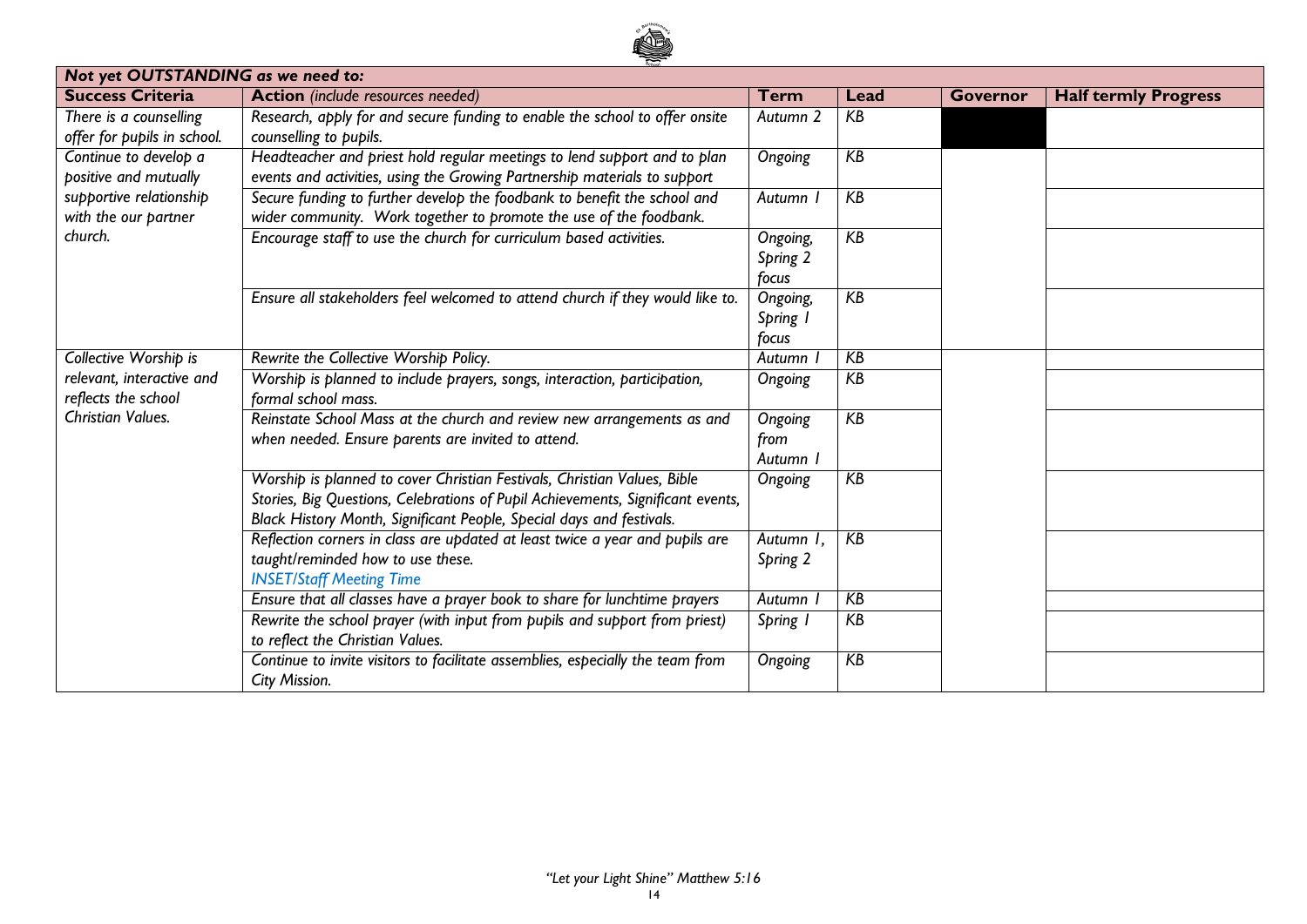

| Leadership + Management; Vision and Leadership                                                                        |                            |
|-----------------------------------------------------------------------------------------------------------------------|----------------------------|
| <b>Overall GOOD because:</b>                                                                                          | <b>Evidence and Impact</b> |
| Leaders have a clear and ambitious vision for providing high-quality education to all pupils.                         |                            |
| This is realised through strong, shared values, policies and practice.                                                |                            |
| Leaders focus on improving teachers' subject, pedagogical and pedagogical content                                     |                            |
| knowledge in order to enhance the teaching of the curriculum and the appropriate use of                               |                            |
| assessment. The practice and subject knowledge of staff, including newly qualified teachers,                          |                            |
| build and improve over time.                                                                                          |                            |
| Leaders aim to ensure that all pupils successfully complete their programmes of study. <mark>They</mark><br>$\bullet$ |                            |
| provide the support for staff to make this possible. They create an inclusive culture and do                          |                            |
| not allow gaming or off-rolling.                                                                                      |                            |
| Leaders engage effectively with pupils and others in their community, including, when                                 |                            |
| relevant, parents, employers and local services. Engagement opportunities are focused and                             |                            |
| have purpose.                                                                                                         |                            |
| Leaders engage with their staff and are aware and take account of the main pressures on                               |                            |
| them. They are realistic and constructive in the way they manage staff, including their                               |                            |
| workload.                                                                                                             |                            |
| Leaders protect staff from bullying and harassment.                                                                   |                            |
| Those responsible for governance understand their role and carry this out effectively.                                |                            |
| Governors/trustees ensure that the school has a clear vision and strategy, that resources are                         |                            |
| managed well and that leaders are held to account for the quality of education.                                       |                            |
| Those with responsibility for governance ensure that the school fulfils its statutory duties, for                     |                            |
| example under the Equality Act 2010, and other duties, for example in relation to the                                 |                            |
| 'Prevent' duty and safeguarding.                                                                                      |                            |
| The school has a culture of safeguarding that supports effective arrangements to: identify                            |                            |
| pupils who may need early help or who are at risk of neglect, abuse, grooming or                                      |                            |
| exploitation; help pupils reduce their risk of harm by securing the support they need, or                             |                            |
| referring them in a timely way to those who have the expertise to help; and manage safe                               |                            |
| recruitment and allegations about adults who may be a risk to pupils.                                                 |                            |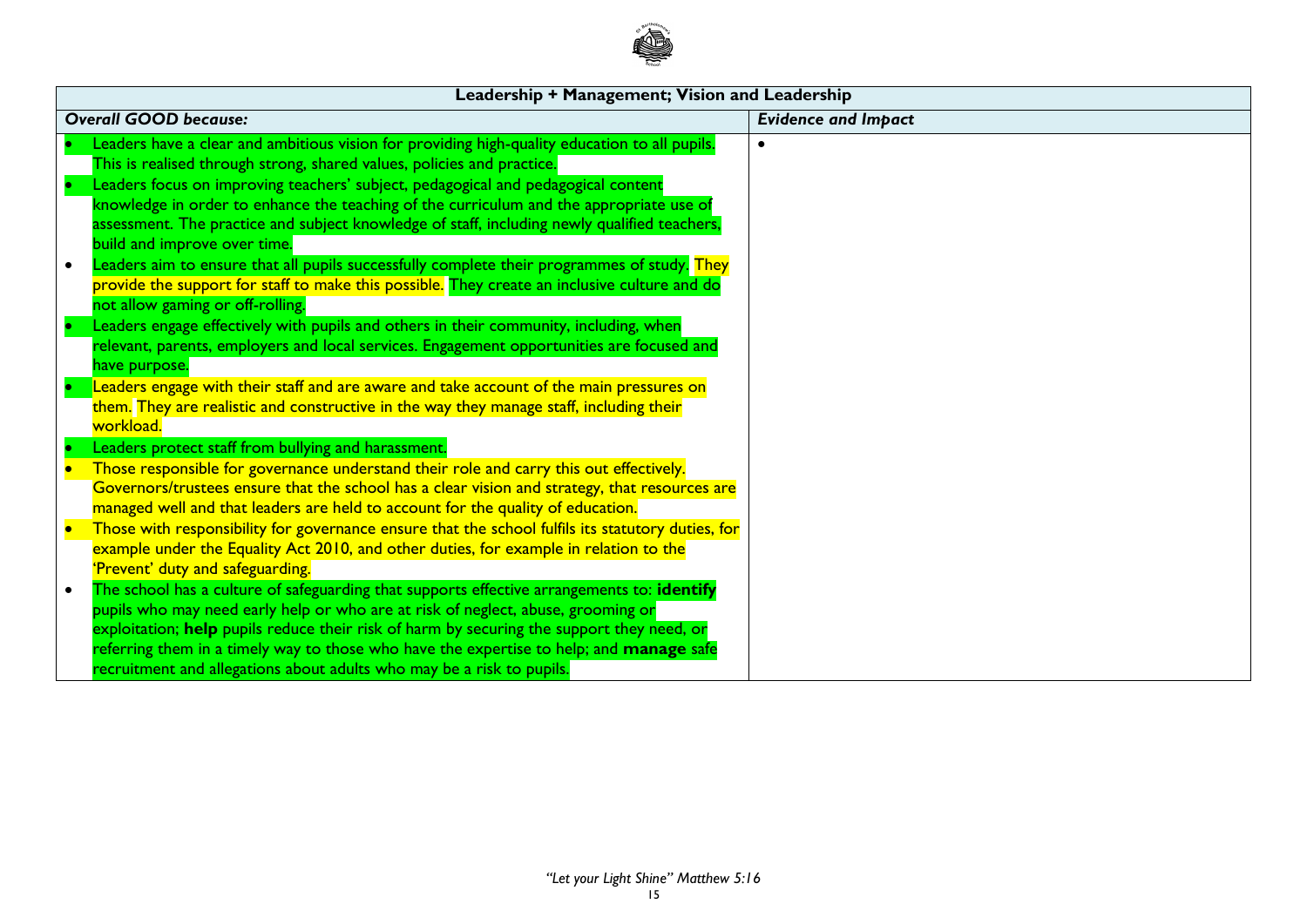

| Not yet OUTSTANDING as we need to: |                                                                                                     |                    |      |          |                             |
|------------------------------------|-----------------------------------------------------------------------------------------------------|--------------------|------|----------|-----------------------------|
| <b>Success Criteria</b>            | <b>Action</b> (include resources needed)                                                            | <b>Term</b>        | Lead | Governor | <b>Half termly Progress</b> |
| To ensure that staff feel          | Develop working committees for staff well-being:                                                    | 1, 2 & 3           | FK   |          |                             |
| happy, valued, and secure          | Planning events for staff.<br>$\bullet$                                                             |                    |      |          |                             |
| at St. Bartholomew's with          | Creating a charter, which everyone signs up to.                                                     |                    |      |          |                             |
| positive mental health and         | How to manage workload efficiently?                                                                 |                    |      |          |                             |
| a good sense of wellbeing          | How to manage our mental health in stressful periods / situations?                                  |                    |      |          |                             |
|                                    | Improved understanding of mental health and wellbeing identification.<br>$\bullet$                  |                    |      |          |                             |
|                                    | Improved approaches to targeted support and monitoring.                                             |                    |      |          |                             |
|                                    | Improved organisational/ operational systems to support staff<br>wellbeing.                         |                    |      |          |                             |
|                                    | Improved physical and emotional environment to support positive<br>$\bullet$                        |                    |      |          |                             |
|                                    | mental health and wellbeing for staff.                                                              |                    |      |          |                             |
|                                    | Working parties create a school charter that everyone signs up to                                   | Spring I           | FK   |          |                             |
|                                    | <b>Staff Meeting Time</b>                                                                           |                    |      |          |                             |
|                                    | Apply for the B+H grant to support<br><b>DHT</b>                                                    | Autumn             | FK   |          |                             |
|                                    | Create a timetable of generic yearly school events/activities/tasks and share                       | Spring 2           | KB   |          |                             |
|                                    | with all staff.                                                                                     |                    |      |          |                             |
| Ensure the transfer to             | Develop new assessment procedure linked to scholar pack and share with                              | Autumn             | FK   |          |                             |
| Scholar Pack is successfully       | staff. Make adjustments as needed.                                                                  | Ongoing            |      |          |                             |
| completed                          | <b>DHT/Staff Meeting Time</b>                                                                       |                    | RCD  |          |                             |
|                                    | Begin to use Scholar Pack to create IEPS and provision maps for SEN<br>pupils.                      | Spring 1           |      |          |                             |
|                                    | Facilitate training for office staff to give ongoing support from scholar                           | ongoing<br>Ongoing | KB   |          |                             |
|                                    | Pack/Schools ICT                                                                                    |                    |      |          |                             |
|                                    | Staff to use Scholar Pack for taking the register each day.                                         | Autumn             | KB   |          |                             |
|                                    | Facilitate training for staff to use reports to access information                                  | Spring 2           | KB   |          |                             |
|                                    | independently from the office staff.                                                                |                    |      |          |                             |
|                                    | <b>Staff Meeting Time</b>                                                                           |                    |      |          |                             |
|                                    | Gather updated medical and contact information from staff and pupils and<br>input into Scholar Pack | Autumn             | KB   |          |                             |
|                                    | Introduce the new Parent Communication App to parents through letters                               | Spring 1           | KB   |          |                             |
|                                    | and parents meetings.                                                                               |                    |      |          |                             |
|                                    | Offer support drop in for parents to set up the communication app                                   | Summer I           | KB   |          |                             |
|                                    | <b>Staff Meeting Time?</b>                                                                          |                    |      |          |                             |
|                                    | Investigate the use of using Scholar Pack for the dinner register and make                          | Spring 2           | KB   |          |                             |
|                                    | the necessary plans.                                                                                |                    |      |          |                             |
|                                    | Staff to complete the vulnerability data for their class.                                           | Summer I           | RCD  |          |                             |

*"Let your Light Shine" Matthew 5:16*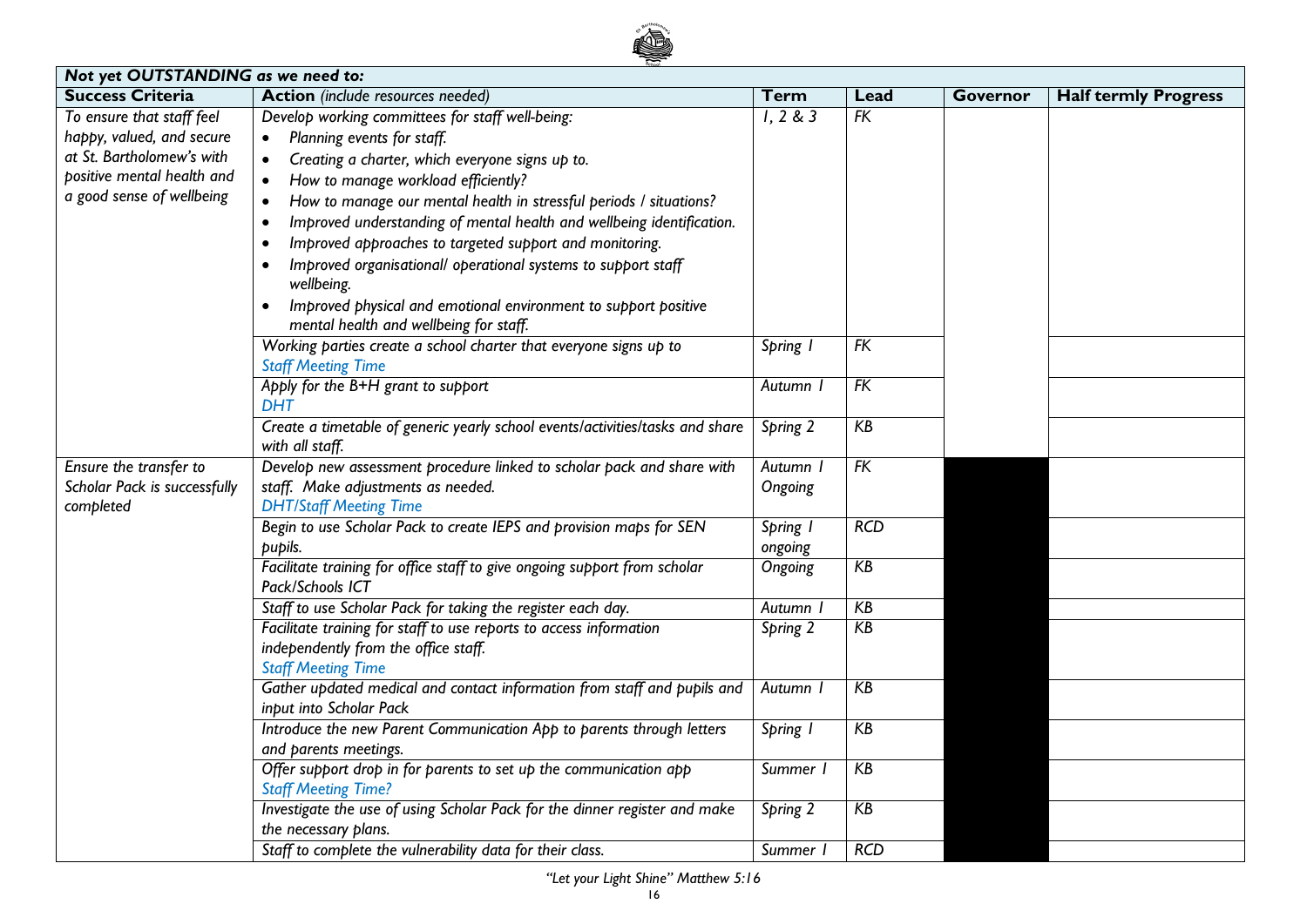

|                             | Ensure all relevant data for each child is updated, especial in the Aspects | Autumn 2            | RCD          |  |
|-----------------------------|-----------------------------------------------------------------------------|---------------------|--------------|--|
|                             | section.                                                                    |                     |              |  |
| Ensure the school is        | Complete the SIAMS SEF                                                      | Autumn              | KB           |  |
| prepared for SIAMS and a    | Meet with Diocesan advisor for further support. Diocesan advisor to tour    | <b>Autumn</b>       | KB           |  |
| successful inspection takes | school and give feedback.                                                   |                     |              |  |
| place.                      | <b>INSET/Staff Meeting Time</b>                                             |                     |              |  |
| SLT, UPS and Subject        | Gather ideas and views from staff regarding how to organise Subject leader  | Autumn I            | KB           |  |
| Leader roles and            | roles.                                                                      |                     |              |  |
| responsibilities are clear. | <b>Staff Meeting Time</b>                                                   |                     |              |  |
|                             | Reorganise roles and share with staff.                                      | Autumn 2            | KB           |  |
|                             | <b>Staff Meeting Time</b>                                                   |                     |              |  |
|                             | Gather ideas and views from staff regarding what being a UPS teacher at     | Spring I            | KB           |  |
|                             | St Bartholomew's should look like.                                          |                     |              |  |
|                             | Collate and share document with staff                                       | Spring 2            | KB           |  |
|                             | <b>Staff Meeting Time</b>                                                   |                     |              |  |
|                             | Gather key roles and responsibilities for SLT from Governors, SLT and       | Spring 2            | KB           |  |
|                             | school staff. SLT to collate and confirm roles and responsibilities,        |                     |              |  |
|                             | identifying those that are fixed and those that change.                     |                     |              |  |
|                             | Consult with all stakeholders to identify School Improvement Priorities for | Summer I            | KB           |  |
|                             | the next Academic year                                                      |                     |              |  |
|                             | Confirm SLT Roles and Responsibilities for next academic year               | Summer <sub>2</sub> | KB           |  |
|                             | Confirm Subject leader and UPS roles and responsibilities for the next      | Summer <sub>2</sub> | KB           |  |
|                             | academic year.                                                              |                     |              |  |
| Ensure the budget is        | Apply for grants where possible, utilising the skills of other stakeholders | Ongoing             | KB           |  |
| managed effectively         | (staff, parents, governors) to support                                      |                     |              |  |
|                             | Seek support from Finance Team and other Heads regarding                    | Ongoing             | KB           |  |
|                             | budget/finance, where needed.                                               |                     |              |  |
|                             | Regular, structured budget monitoring meetings will be held                 | <b>Monthly</b>      | KB           |  |
|                             | Continue to streamline/simplify accounting procedures and ensure that all   | Ongoing             |              |  |
|                             | monies go through the main school budget and are accounted for in           |                     |              |  |
|                             | specific cost centres                                                       |                     |              |  |
|                             | Ensure the SBM has a "Month End" day planned in each month, to              | Ongoing             | KB           |  |
|                             | complete the tasks needed within timescales and deadlines.                  |                     |              |  |
|                             | Create a protocol for counting and paying money from school fundraising     | Spring I            | KB           |  |
|                             | events, such as non-uniform days.                                           |                     |              |  |
|                             | Revisit and reinstate the debt protocol for parents.                        | Spring I            | KB           |  |
|                             | Promote the school to increase numbers on role:                             | Ongoing             | <b>KB/FK</b> |  |
|                             | Update prospectus with photos, vision ethos etc. Change layout.             |                     |              |  |
|                             | Contents where appropriate.                                                 |                     |              |  |
|                             |                                                                             |                     |              |  |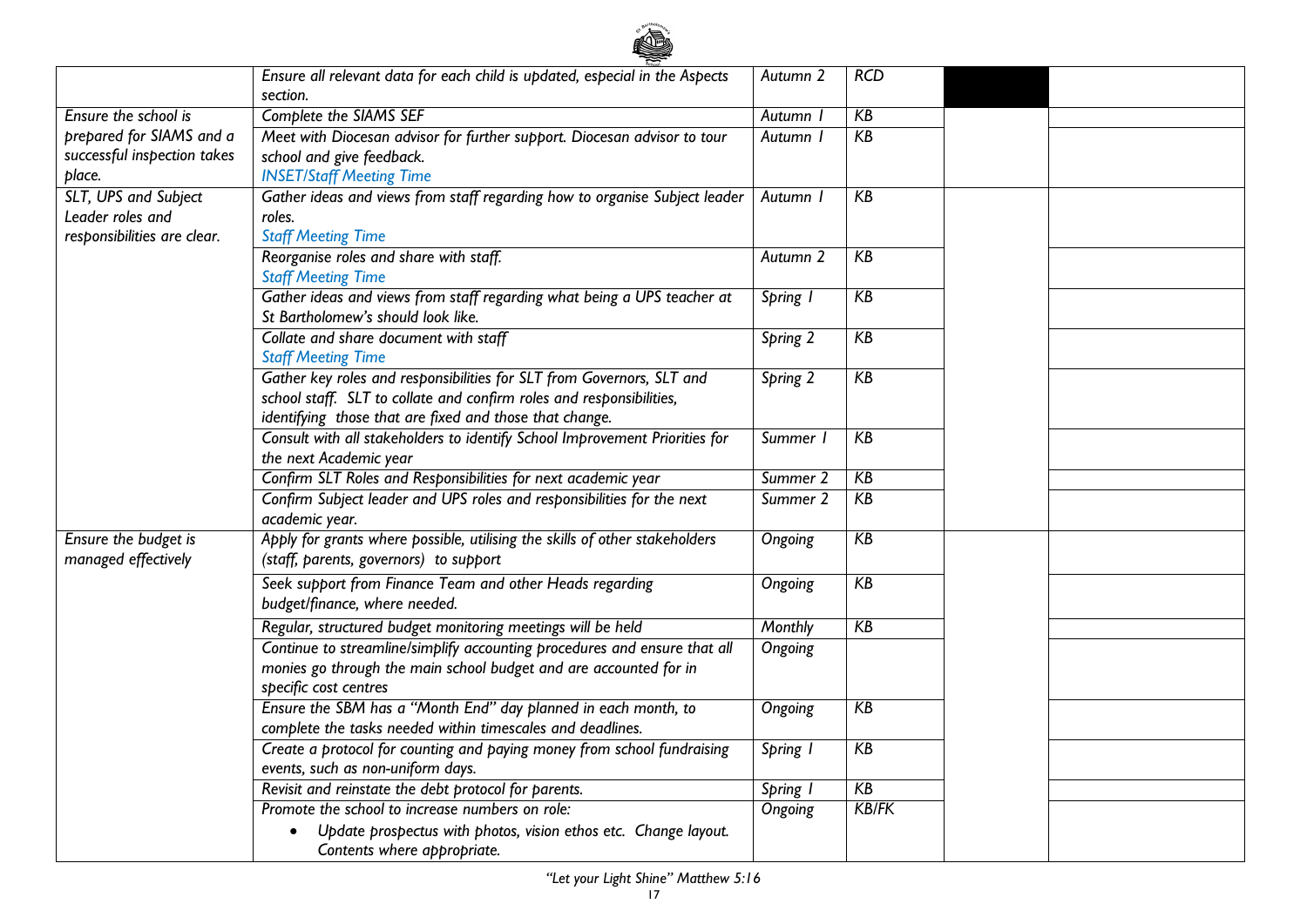|                                                                             | $\sum_{s \in K(s)}$                                                                                                                                                                                                                                                                                                                                                                                                                                                                                                                                                                     |                     |     |  |
|-----------------------------------------------------------------------------|-----------------------------------------------------------------------------------------------------------------------------------------------------------------------------------------------------------------------------------------------------------------------------------------------------------------------------------------------------------------------------------------------------------------------------------------------------------------------------------------------------------------------------------------------------------------------------------------|---------------------|-----|--|
|                                                                             | Make half termly videos to share on the website about school<br>٠<br>events.<br>Social media advertising<br>$\bullet$<br>Contact the Argus to promote positive news stories<br>Update the introduction to the school video and commission new<br>photos<br>Share positive comments from parents and pupils on the<br>website/in videos<br>Streamline the school website to ensure it is user friendly<br>Ensure Entrance Boards are a positive reflection of the school,<br>including a staff photo board.<br>Ensure a new Health Insurance plan is in place for all staff and benefits | Autumn I            | KB  |  |
|                                                                             | are shared                                                                                                                                                                                                                                                                                                                                                                                                                                                                                                                                                                              |                     |     |  |
| <b>Ensure that Premises Team</b><br>systems are efficient and               | Seek advice from LA representative to reassess cleaning hours needed due<br>to new build.                                                                                                                                                                                                                                                                                                                                                                                                                                                                                               | Spring 1            | KB  |  |
| effective.                                                                  | Work with Site Manager to create daily, weekly, termly task lists for all<br>members of premises staff.                                                                                                                                                                                                                                                                                                                                                                                                                                                                                 | Spring 2            | KB  |  |
|                                                                             | Ensure the monitoring of statutory checks and documents is taking place.                                                                                                                                                                                                                                                                                                                                                                                                                                                                                                                | <b>Summer</b>       | KB  |  |
|                                                                             | Work with site manager to create 5 year plan for refurbishment                                                                                                                                                                                                                                                                                                                                                                                                                                                                                                                          | Summer I            | KB  |  |
| <b>Ensure the Governing Body</b>                                            | Review, adapt and embed the new Governor Board and Meeting format.                                                                                                                                                                                                                                                                                                                                                                                                                                                                                                                      | Ongoing             | CoG |  |
| are efficient and effective in                                              | Offer support and training regarding strategies to monitor and support.                                                                                                                                                                                                                                                                                                                                                                                                                                                                                                                 | Autumn <sub>2</sub> | KB  |  |
| their monitoring of the<br>school.                                          | Advertise for new Foundation Governors, targeting Governors with the skills<br>needed.                                                                                                                                                                                                                                                                                                                                                                                                                                                                                                  | Spring 1            | CoG |  |
| <b>Ensure the Student Teacher</b><br>process is clear and fully<br>embedded | Review, update and share related policy and strategies - Information for<br>Students, Information for Staff, Induction process.<br><b>Staff Meeting Time</b>                                                                                                                                                                                                                                                                                                                                                                                                                            | Autumn 2            | KB  |  |
| Policies are reviewed,                                                      | Update and Ratify the following policies:                                                                                                                                                                                                                                                                                                                                                                                                                                                                                                                                               | Autumn I            | KB  |  |
| revised and ratified in line                                                | Safeguarding (RCD)<br>$\bullet$                                                                                                                                                                                                                                                                                                                                                                                                                                                                                                                                                         |                     |     |  |
| with the schedule.                                                          | Sex and Relationships Education (LS)<br>$\bullet$                                                                                                                                                                                                                                                                                                                                                                                                                                                                                                                                       |                     |     |  |
|                                                                             | Staff Absence (KB)<br>$\bullet$                                                                                                                                                                                                                                                                                                                                                                                                                                                                                                                                                         |                     |     |  |
|                                                                             | Collective Worship (KB)                                                                                                                                                                                                                                                                                                                                                                                                                                                                                                                                                                 |                     |     |  |
|                                                                             | Update and Ratify the following policies:                                                                                                                                                                                                                                                                                                                                                                                                                                                                                                                                               | Autumn 2            | KB  |  |
|                                                                             | Pay (KB)<br>$\bullet$                                                                                                                                                                                                                                                                                                                                                                                                                                                                                                                                                                   |                     |     |  |
|                                                                             | Safer Use of Technology (HB/KB)                                                                                                                                                                                                                                                                                                                                                                                                                                                                                                                                                         |                     |     |  |
|                                                                             | Governing Body Register of Interests (CoG)                                                                                                                                                                                                                                                                                                                                                                                                                                                                                                                                              |                     |     |  |
|                                                                             | Governor's Allowances and Expenses (CoG)                                                                                                                                                                                                                                                                                                                                                                                                                                                                                                                                                |                     |     |  |
|                                                                             | Update and Ratify the following policies:                                                                                                                                                                                                                                                                                                                                                                                                                                                                                                                                               | Spring I            | KB  |  |
|                                                                             | Procedure for Allegations Against Staff (KB)                                                                                                                                                                                                                                                                                                                                                                                                                                                                                                                                            |                     |     |  |

《 不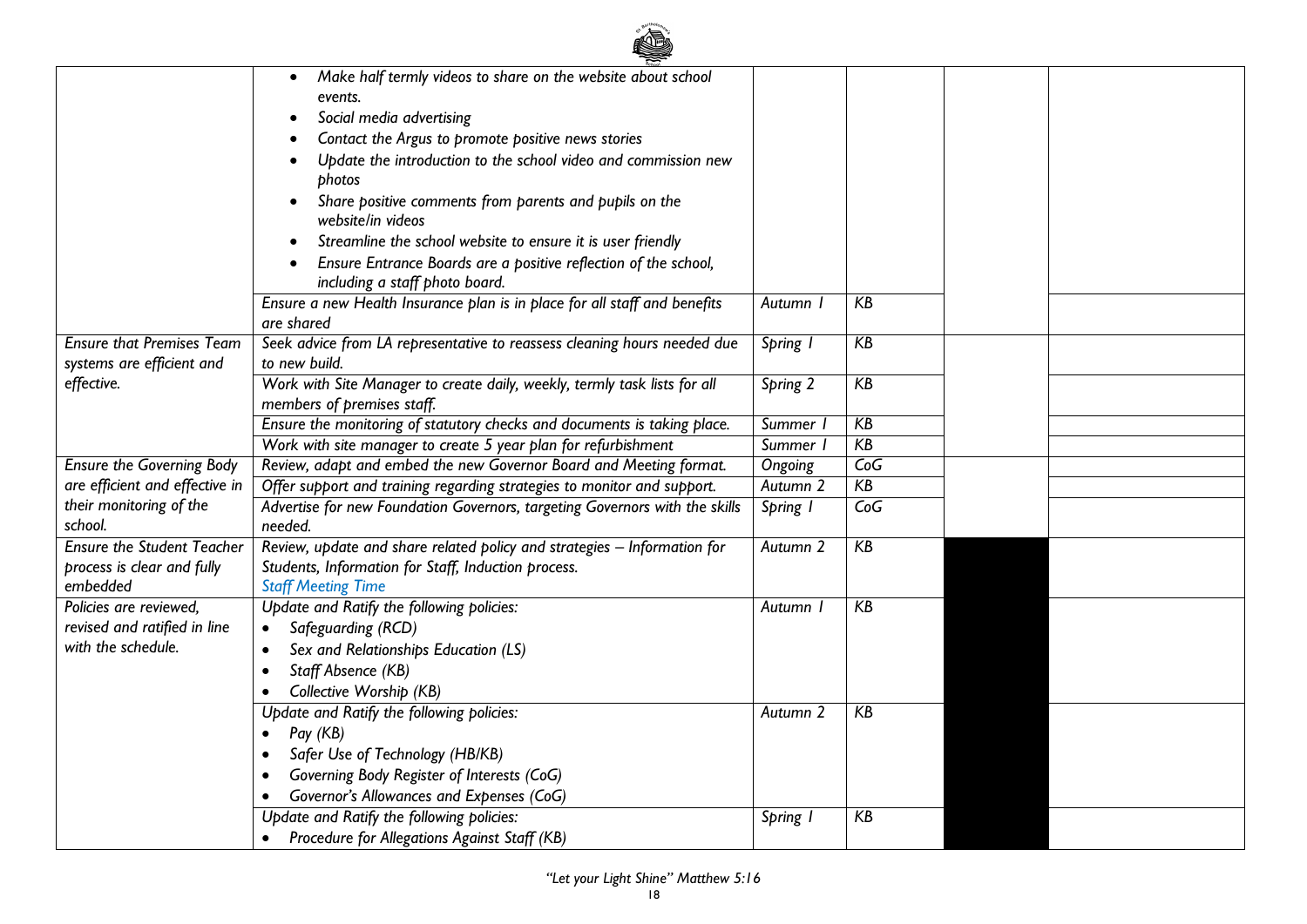

|                               | Staff Code of Conduct, Discipline and Grievance (SLT)                     |          |    |  |
|-------------------------------|---------------------------------------------------------------------------|----------|----|--|
|                               | Exclusion (KB/RCD)                                                        |          |    |  |
|                               | Update and Ratify the following policies:                                 | Spring 2 | KB |  |
|                               | Health and Safety (KB)                                                    |          |    |  |
|                               | <b>Emergency Event (KB/SLT)</b>                                           |          |    |  |
|                               | <b>Business Continuity (KB/SF)</b>                                        |          |    |  |
|                               | Bereavement and Loss (RCD)                                                |          |    |  |
|                               | Update and Ratify the following policies:                                 | Summer 1 | KB |  |
|                               | SEN (RCD)                                                                 |          |    |  |
|                               | Performance Management and Appraisal (KB)                                 |          |    |  |
|                               | Capability (KB)                                                           |          |    |  |
|                               | Update and Ratify the following policies:                                 | Summer 2 | KB |  |
|                               | Admissions Arrangements (KB)                                              |          |    |  |
|                               | Infectious Disease (KB)                                                   |          |    |  |
|                               | Extreme Weather (KB)                                                      |          |    |  |
| The school computer           | Set up the new network on the new server.                                 | Spring 1 | KB |  |
| network is efficient and well | Give staff a time frame for transferring items to the new network layout. | Spring 2 | KB |  |
| organised.                    | Delete the old network layout                                             | Summer 2 | KB |  |
| The school SLT are ready to   | DH to attend local headship training and complete her NPQH                | Ongoing  | FK |  |
| lead a federated school if    | HT to complete NPQEL                                                      | Ongoing  | KB |  |
| needed.                       |                                                                           |          |    |  |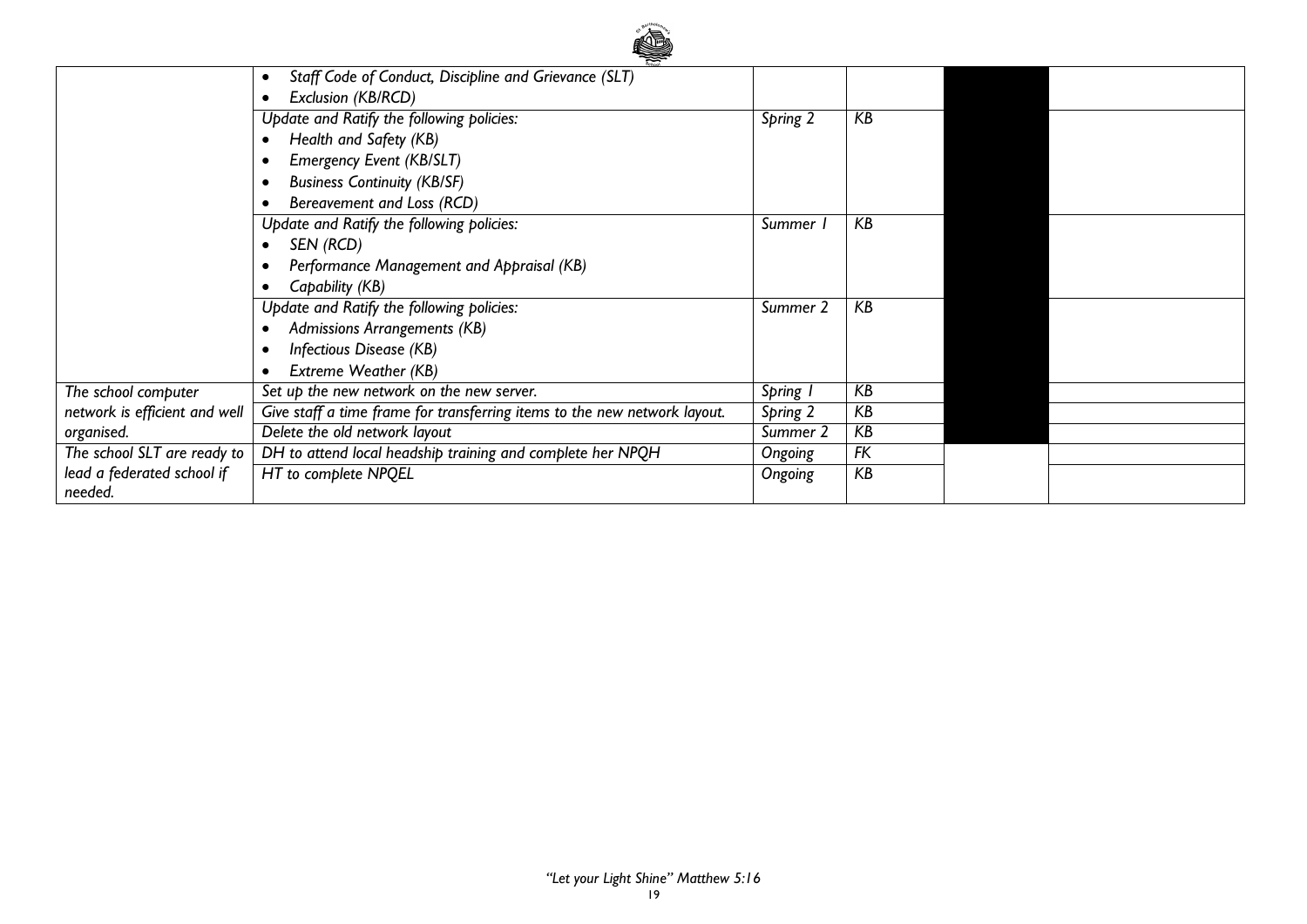

|                                                                                        | <b>Early Years</b>                                                                                                                                                                                                                                                                                                                                                                                                                                                                                                                                                                                                                                                                                                                                                                                                                                                                                                                                                                                                                                                                                                                                          |                            |
|----------------------------------------------------------------------------------------|-------------------------------------------------------------------------------------------------------------------------------------------------------------------------------------------------------------------------------------------------------------------------------------------------------------------------------------------------------------------------------------------------------------------------------------------------------------------------------------------------------------------------------------------------------------------------------------------------------------------------------------------------------------------------------------------------------------------------------------------------------------------------------------------------------------------------------------------------------------------------------------------------------------------------------------------------------------------------------------------------------------------------------------------------------------------------------------------------------------------------------------------------------------|----------------------------|
|                                                                                        | <b>Overall GOOD because:</b>                                                                                                                                                                                                                                                                                                                                                                                                                                                                                                                                                                                                                                                                                                                                                                                                                                                                                                                                                                                                                                                                                                                                | <b>Evidence and Impact</b> |
| Intent<br>Curriculum and<br>aspirations                                                | Leaders adopt or construct a curriculum that is ambitious and<br>designed to give children, particularly the most disadvantaged, the<br>knowledge, self-belief and cultural capital they need to succeed in<br>The curriculum is coherently planned and sequenced. It builds on<br>$\bullet$<br>what children know and can do, towards cumulatively sufficient<br>knowledge and skills for their future learning.<br>There is a sharp focus on ensuring that children acquire a wide<br>vocabulary, communicate effectively and, in Reception, secure a<br>knowledge of phonics, which gives them the foundations for future<br>learning, especially in preparation for them to become confident and<br>fluent readers.<br>The school's approach to teaching early reading and synthetic<br>phonics is systematic and ensures that all children learn to read<br>words and simple sentences accurately by the end of Reception.<br>The school has the same academic ambitions for almost all children.<br>$\bullet$<br>For children with particular needs, such as those with SEND, their<br>curriculum is designed to be ambitious and to meet their needs |                            |
| Implementation<br>How well do staff<br>do their job?<br>How do leaders<br>support them | Children benefit from meaningful learning across the curriculum.<br>Staff are knowledgeable about the areas of learning they teach. They<br>manage the EYFS curriculum and pedagogy in relation to the<br>learning needs of their children. Staff are expert in teaching<br>systematic, synthetic phonics and ensure that children practise their<br>reading from books that match their phonics knowledge.<br>Staff present information clearly to children, promoting appropriate<br>discussion about the subject matter being taught. They<br>communicate well to check children's understanding, identify<br>misconceptions and provide clear explanations to improve their<br>learning. In so doing, they respond and adapt their teaching as<br>necessary.<br>Staff read to children in a way that excites and engages them,<br>introducing new ideas, concepts and vocabulary.<br>Staff are knowledgeable about the teaching of early mathematics.<br>They ensure that children have sufficient practice to be confident in<br>using and understanding numbers. The mathematics curriculum                                                           |                            |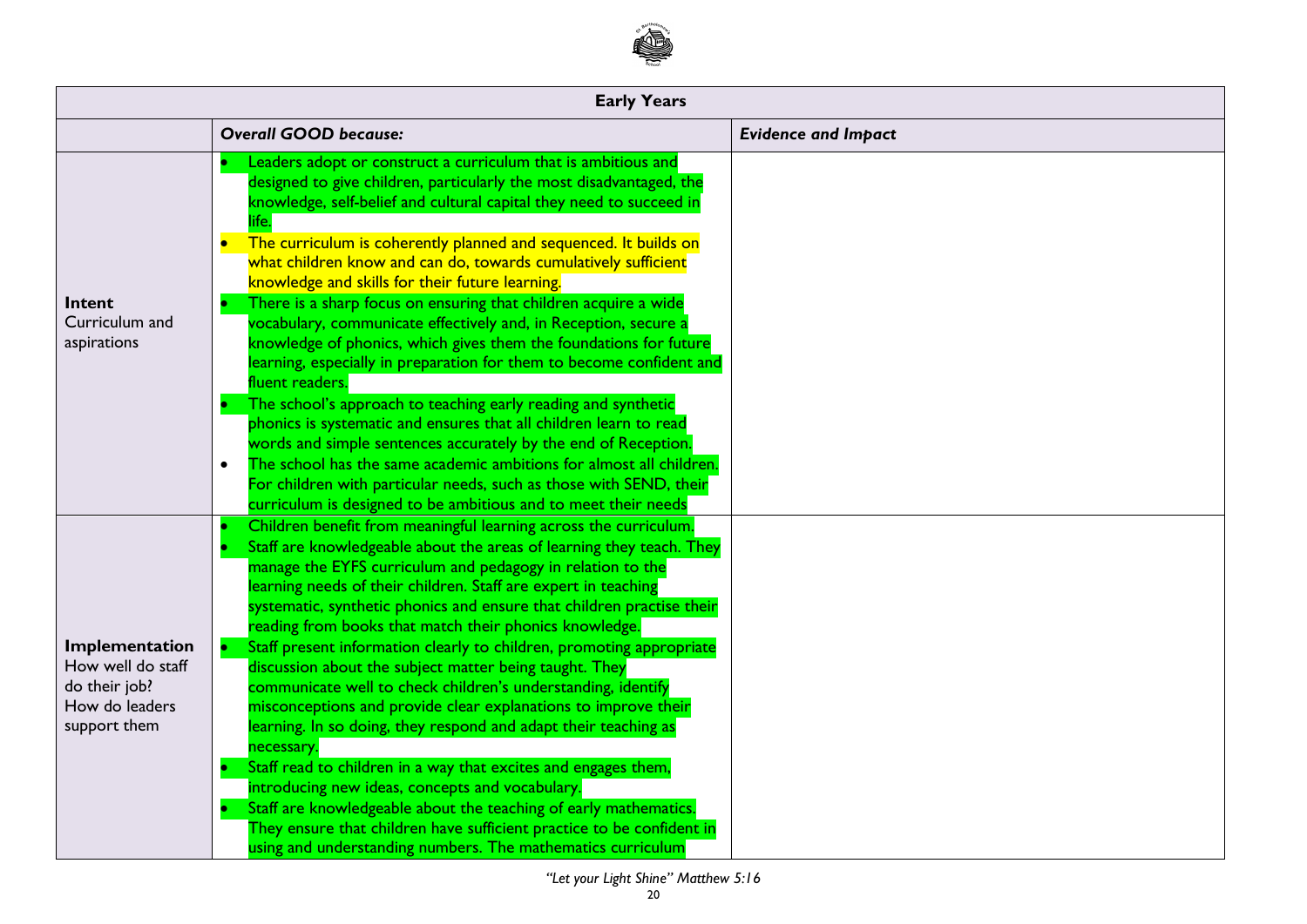|        | provides a strong basis for more complex learning later on. Over<br>the EYFS, teaching is designed to help children remember long term<br>what they have been taught and to integrate new knowledge into<br>larger concepts. This is checked well by staff and leaders. Leaders<br>understand the limitations of assessment and avoid unnecessary<br>burdens on staff or children<br>Staff create an environment that supports the intent of an<br>ambitious, coherently planned and sequenced curriculum. The<br>resources are chosen to meet the children's needs and promote<br>learning.<br>The curriculum and care practices promote and support children's<br>emotional security and development of their character. Leaders and<br>staff are particularly attentive to the youngest children's needs.<br>Staff give clear messages to children about why it is important to<br>eat, drink, rest, exercise and be kind to each other. They teach<br>children to take managed risks and challenges as they play and learn,<br>supporting them to be active and develop physically.<br>Staff provide information for parents about their children's<br>$\bullet$<br>progress, in line with the requirements of the EYFS. They provide<br>information to parents about supporting their child's learning at<br>home, including detail about the school's method of teaching<br>reading and how to help their children learn to read. |  |
|--------|-----------------------------------------------------------------------------------------------------------------------------------------------------------------------------------------------------------------------------------------------------------------------------------------------------------------------------------------------------------------------------------------------------------------------------------------------------------------------------------------------------------------------------------------------------------------------------------------------------------------------------------------------------------------------------------------------------------------------------------------------------------------------------------------------------------------------------------------------------------------------------------------------------------------------------------------------------------------------------------------------------------------------------------------------------------------------------------------------------------------------------------------------------------------------------------------------------------------------------------------------------------------------------------------------------------------------------------------------------------------------------------------------------------------------------------------|--|
| Impact | Children develop detailed knowledge and skills across the seven<br>areas of learning in an age-appropriate way. Children develop their<br>vocabulary and use it across the EYFS curriculum. By the end of<br>Reception, children use their knowledge of phonics to read<br>accurately and with increasing speed and fluency.<br>Children are ready for the next stage of education, especially Year  <br>in school, if applicable. They have the knowledge and skills they<br>need to benefit from what school has to offer when it is time to<br>move on. By the end of Reception, children achieve well,<br>particularly those children with lower starting points.<br>By the end of Reception, children have the personal, physical and<br>social skills they need to succeed in the next stage of their<br>education. Most children achieve the early learning goals,<br>particularly in mathematics and literacy.<br>Children enjoy, listen attentively and respond with comprehension<br>to familiar stories, rhymes and songs that are appropriate to their                                                                                                                                                                                                                                                                                                                                                                      |  |

**CALLER**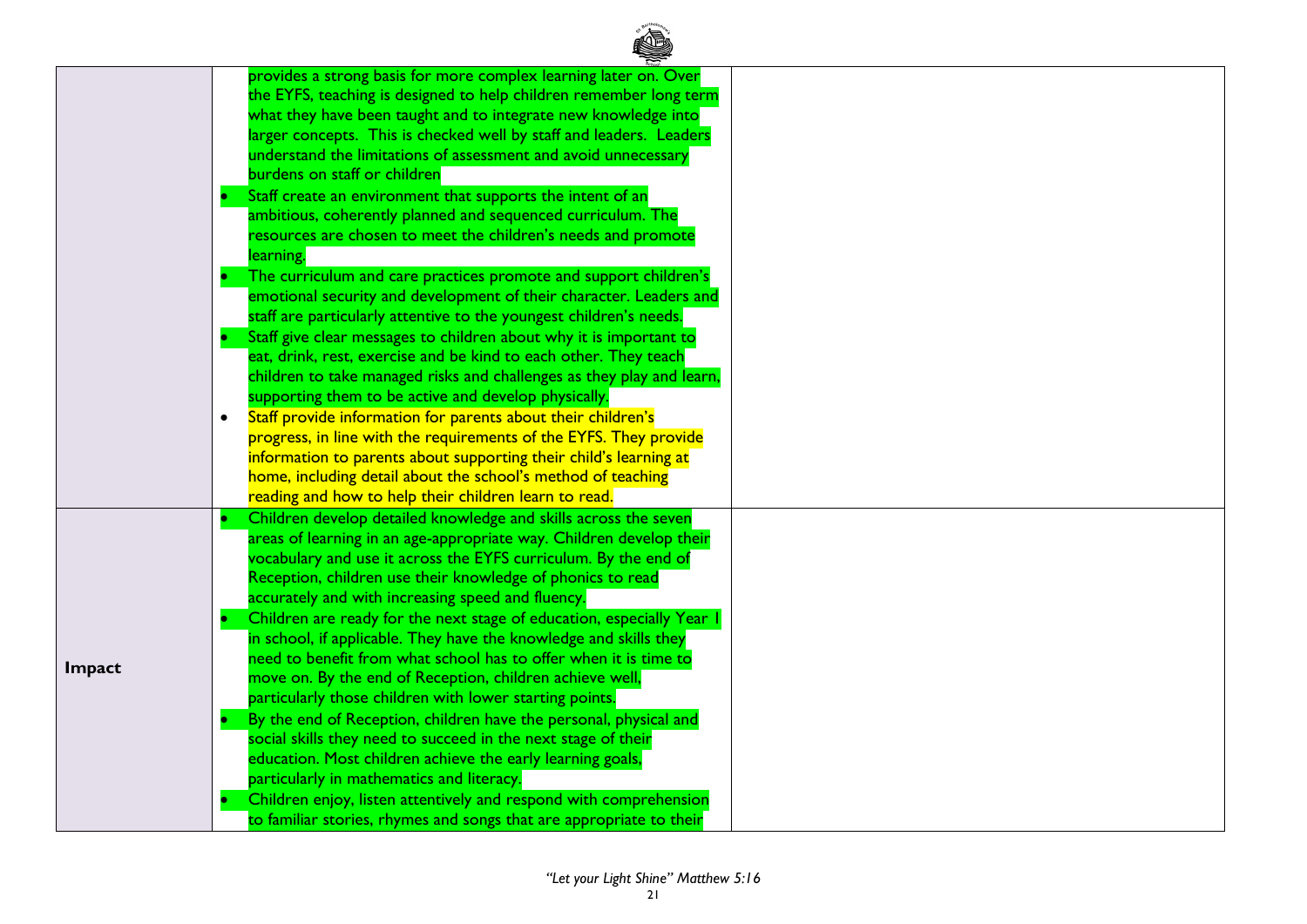|  | ▚                                                                   |  |
|--|---------------------------------------------------------------------|--|
|  | age and stage of development. Children develop their vocabulary     |  |
|  | and understanding of language across the seven areas of learning.   |  |
|  | Children demonstrate their positive attitudes to learning through   |  |
|  | high levels of curiosity, concentration and enjoyment. They listen  |  |
|  | intently and respond positively to adults and each other. Children  |  |
|  | are developing their resilience to setbacks and take pride in their |  |
|  | achievements.                                                       |  |
|  | Children are beginning to manage their own feelings and behaviour,  |  |
|  | understanding how these have an impact on others. They are          |  |
|  | developing a sense of right from wrong.                             |  |

| Not yet OUTSTANDING as we need to: |                                                                              |         |           |          |                             |
|------------------------------------|------------------------------------------------------------------------------|---------|-----------|----------|-----------------------------|
| <b>Success Criteria</b>            | <b>Action</b> (include resources needed)                                     | Term    | Lead      | Governor | <b>Half termly Progress</b> |
| New EYFS curriculum and            | All members of the Reception Team will be trained in the new EYFS            | Autumn  | <b>BH</b> |          |                             |
| baseline are in place.             | curriculum and become familiar with the new Development Matters              |         |           |          |                             |
| Early language is                  | document which highlights the 7 key features of effective practise.          |         |           |          |                             |
| improving and outcomes             | Over the first 2 days of term key documents will be shared with teaching     | Autumn  | <b>BH</b> |          |                             |
| are good.                          | assistants and discussions held about how this will look in the classroom.   |         |           |          |                             |
|                                    | Staff will gather resources and set up the environment so these expectations |         |           |          |                             |
|                                    | can be met.                                                                  |         |           |          |                             |
|                                    | Plans will be discussed for the first few weeks of term, allowing for the    | Autumn  | ΒH        |          |                             |
|                                    | Baseline assessments to be completed within the first 6 weeks and data       |         |           |          |                             |
|                                    | submitted.                                                                   |         |           |          |                             |
|                                    | Special books will be kept and significant steps in learning celebrated with | Ongoing | <b>BH</b> |          |                             |
|                                    | children and parents/carers. The Reception team will spend most of the       |         |           |          |                             |
|                                    | school day engaging in play, reading stories and rhymes and enabling         |         |           |          |                             |
|                                    | children to follow their own interests.                                      |         |           |          |                             |
|                                    | The children will hear 5 stories and rhymes a day to introduce new           | Ongoing | BH        |          |                             |
|                                    | vocabulary and ideas for learning and play. The children will hear familiar  |         |           |          |                             |
|                                    | stories and be introduced to new and exciting books regularly which will be  |         |           |          |                             |
|                                    | added to the new book corner for them to look at independently.              |         |           |          |                             |
|                                    | Children will be taught phonics using the new phonics programme used         | Ongoing | <b>BH</b> |          |                             |
|                                    | across EYFS and KS1 and assessments will be regularly used to make sure      |         |           |          |                             |
|                                    | no child falls behind.                                                       |         |           |          |                             |
|                                    | The NELI language programme resources will be used to support children       | Ongoing | <b>BH</b> |          |                             |
|                                    | identified as needing extra support in language.                             |         |           |          |                             |